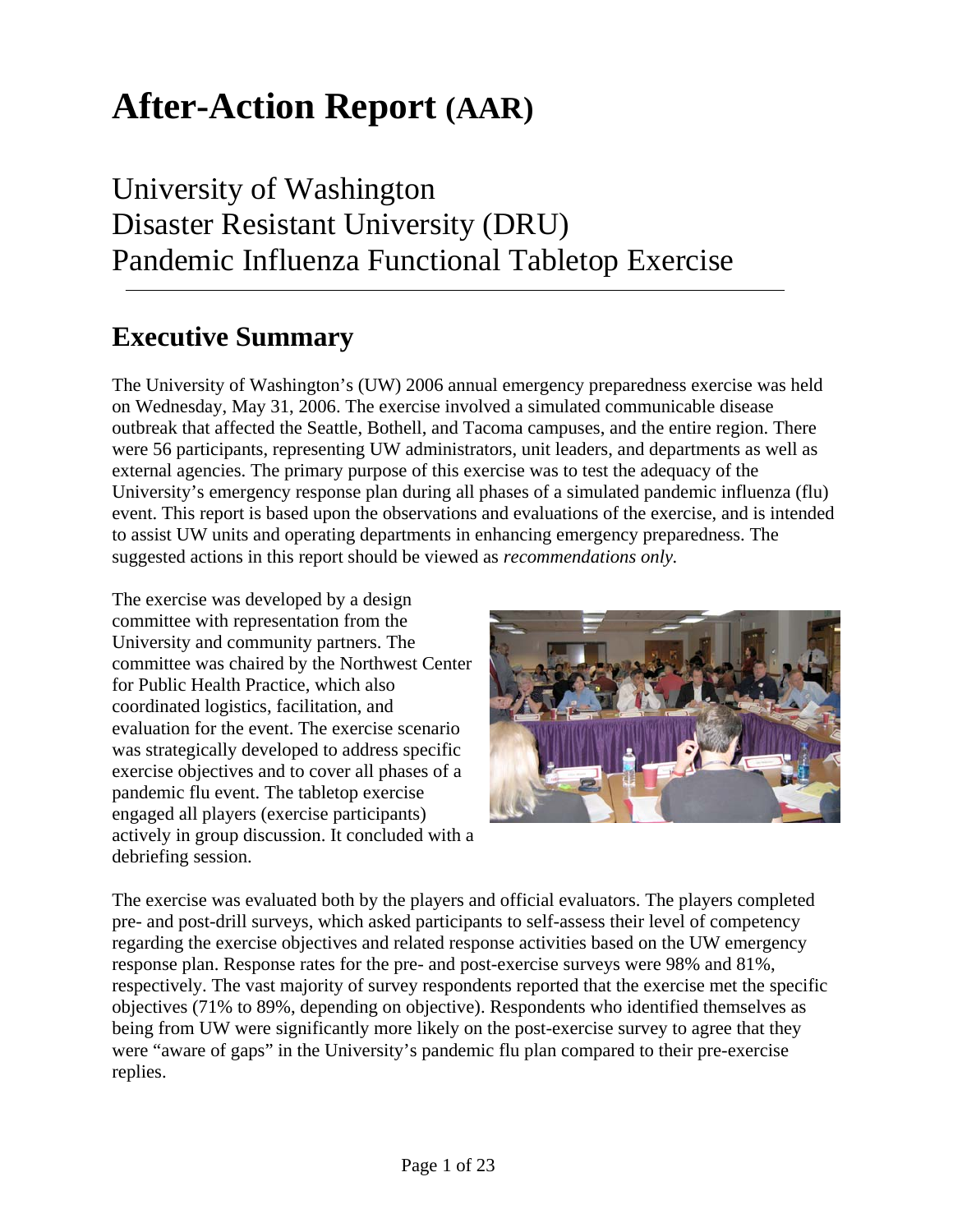Exercise evaluators participated on the design team and were trained to identify and evaluate specific measures using an evaluation template during the exercise. The key findings from this evaluation show that improvements or clarification should be made in the following areas and activities:

- Communicating the role and function of the UW's Advisory Committee on Communicable Diseases (ACCD) and the ACCD plan.
- Enhancing or sustaining systems to coordinate between internal functional units and external agencies.
- Clarifying the role of Human Resources during a major pandemic flu outbreak.
- Tracking and documenting the status of students, faculty, and staff during a disease outbreak.
- Planning for "social distancing" and personal protection among essential services staff and, in particular, within the UW's Emergency Operations Center (EOC).
- Ensuring consistency and coordination in message communication.
- Preplanning of alternate instructional or employee work options (*e.g.*, telecommuting).
- Clarifying the availability, eligibility, and scope of counseling "disaster mental health" services.
- Identifying and communicating the policies or criteria for suspending operations during and for reopening the University after a pandemic influenza outbreak.
- Clarifying the use of volunteers and professional licensure requirements.
- Communicating and enforcing travel policies for faculty, staff, and students during various phases of an outbreak.
- Ensuring that the University speaks with "one voice," which includes off-campus sites and independently functioning units.
- Clarifying how costs of the outbreak will be identified and documented (including potentially reimbursable costs and loss of revenue).
- Clarifying University procedures pertaining to isolation and quarantine decisions.

# **Exercise Overview**

**Exercise (Full) Name:** Annual University of Washington Disaster Drill

**Duration:** 7 ½ hours

**Exercise Date:** Wednesday, May 31, 2006

**Type of Exercise:** Functional Tabletop

# **Funding Source**

This exercise was funded through the Disaster Resistant University (DRU) grant awarded to the University of Washington (UW) Office of Emergency Management (OEM) from the Federal Emergency Management Agency (FEMA).

UW OEM contracted with the Northwest Center for Public Health Practice to create and facilitate a design committee; develop the exercise, handouts, and additional materials; arrange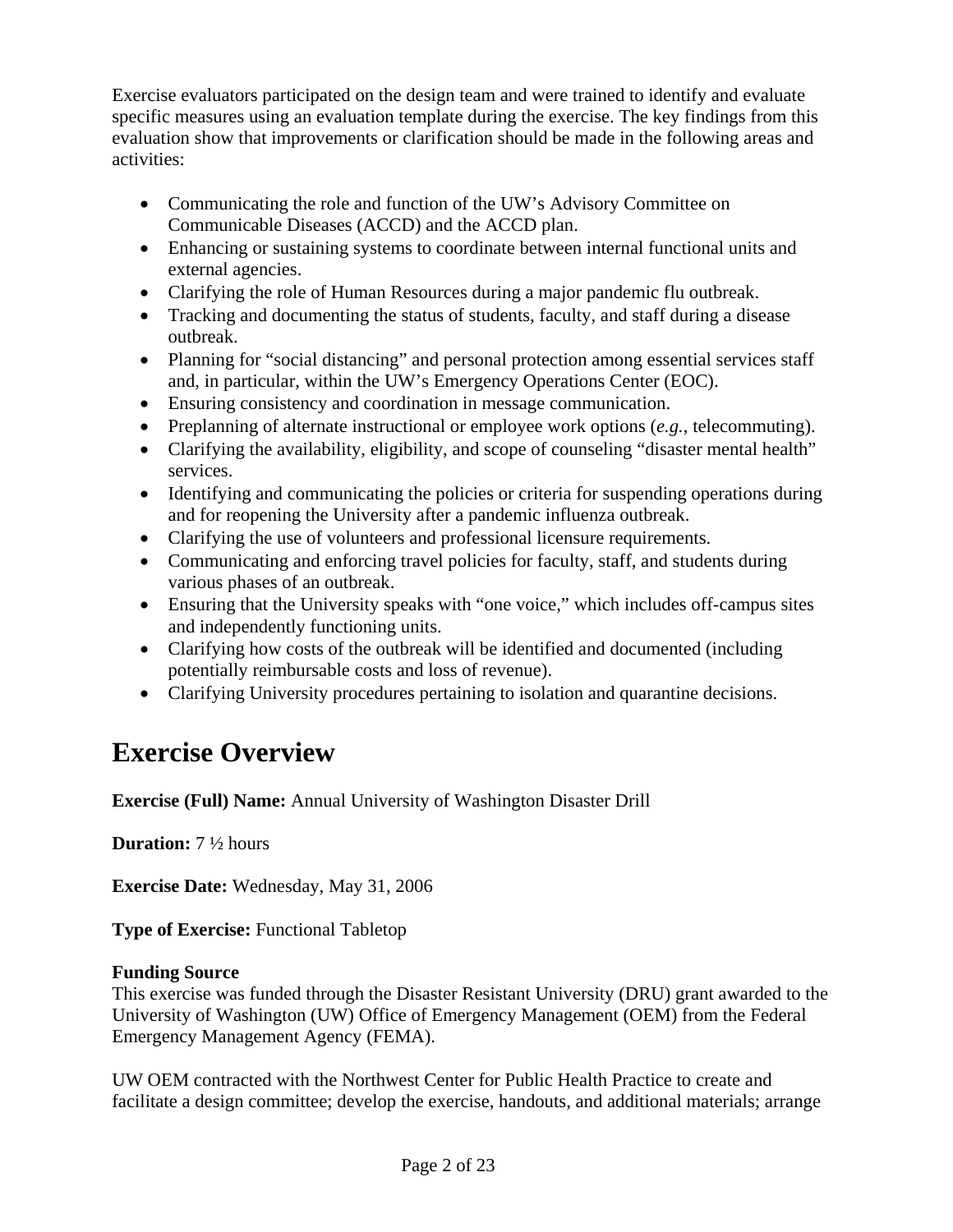for a facility and catering; coordinate invitations and RSVPs; and manage all other logistical components.

**Program:** UW OEM Annual Emergency Preparedness Exercise Program

**Focus:** Response to a large scale bioevent.

**Primary Scenario:** A large-scale pandemic influenza outbreak affecting the University's operations during the months of December through March.

**Location:** UW Husky Union Building (HUB), Room 200 A/B/C

#### **Sponsor(s)**

- UW Office of Emergency Management (OEM)
- UW Emergency Management Planning Committee
- Northwest Center for Public Health Practice (NWCPHP)

# **Participants and Participating Organizations**

Participants included University administrators and managers from the Seattle, Bothell, and Tacoma campuses, department/unit chairs, academic medical facilities, and student organizations, as listed below. Exercise participants also included representatives from external partners the University would likely collaborate with or request expert consultation from during a communicable disease outbreak. (*See resources: Participant List*).

*List of University of Washington Departments and Operating Units* 

- Academic Human Resources
- Attorney General's Office (UW Division)
- Business Services Division
- Classroom Support Services
- Computing and Communications
- Environmental Health and Safety
- Executive Vice President's Office
- Facilities Services
- Financial Management
- Hall Health Center
- Harborview Medical Center
- Health Resources and Services Administration
- Health Sciences Administration
- Housing and Food Services
- Human Resources
- Intercollegiate Athletics
- Media Relations
- News and Information
- Office of Emergency Management

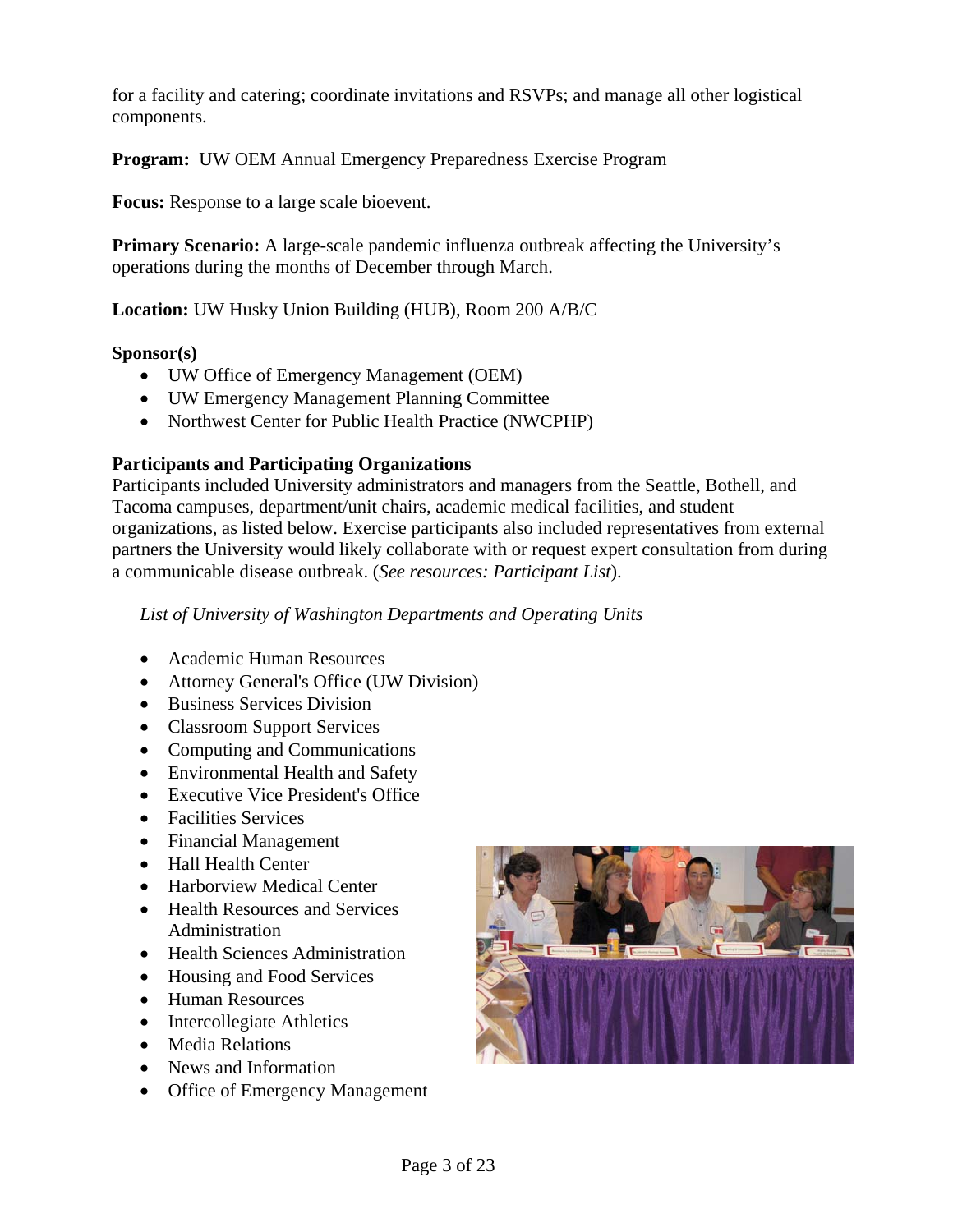- School of Pharmacy
- President's Office
- Property and Transportation Services
- Provost's Office
- Purchasing and Stores
- Real Estate Office
- Regional Affairs
- Risk Management
- School of Nursing/Biobehavioral Nursing
- School of Public Health and Community Medicine
- Student Affairs Office
- Student Government (ASUW)
- UW Medical Center
- UW Police Department
- UW-Bothell Campus
- UW-Tacoma Campus
- Vice Provost for Research Office

# *List of non-University Participating Organizations*

- City of Seattle Fire/EMS
- King County Medical Examiner's Office
- Public Health Seattle & King County
- Red Cross of Seattle/King County
- Washington State Department of Health

# **Number of Participants**

- Players: 56 *(based on sign-in sheet)*
- Facilitators: 4
- Recorders: 3
- Evaluators: 3 *(official evaluator)*
- Observers: 5

# **Exercise Background and Overview**

The exercise was developed by an Exercise Design Committee (EDC) with representation from the University and community partners. The EDC was chaired and facilitated by NWCPHP. (*See pre-planning activities, below).* Those who were invited to design or participate in this exercise were selected on the basis of their leadership roles and their unit or agency responsibilities or as community partners who would be expected to collaborate in the event of a communicable disease event.

The scenario and group discussion points were strategically developed to address specific exercise objectives and to cover the phases of a pandemic influenza event.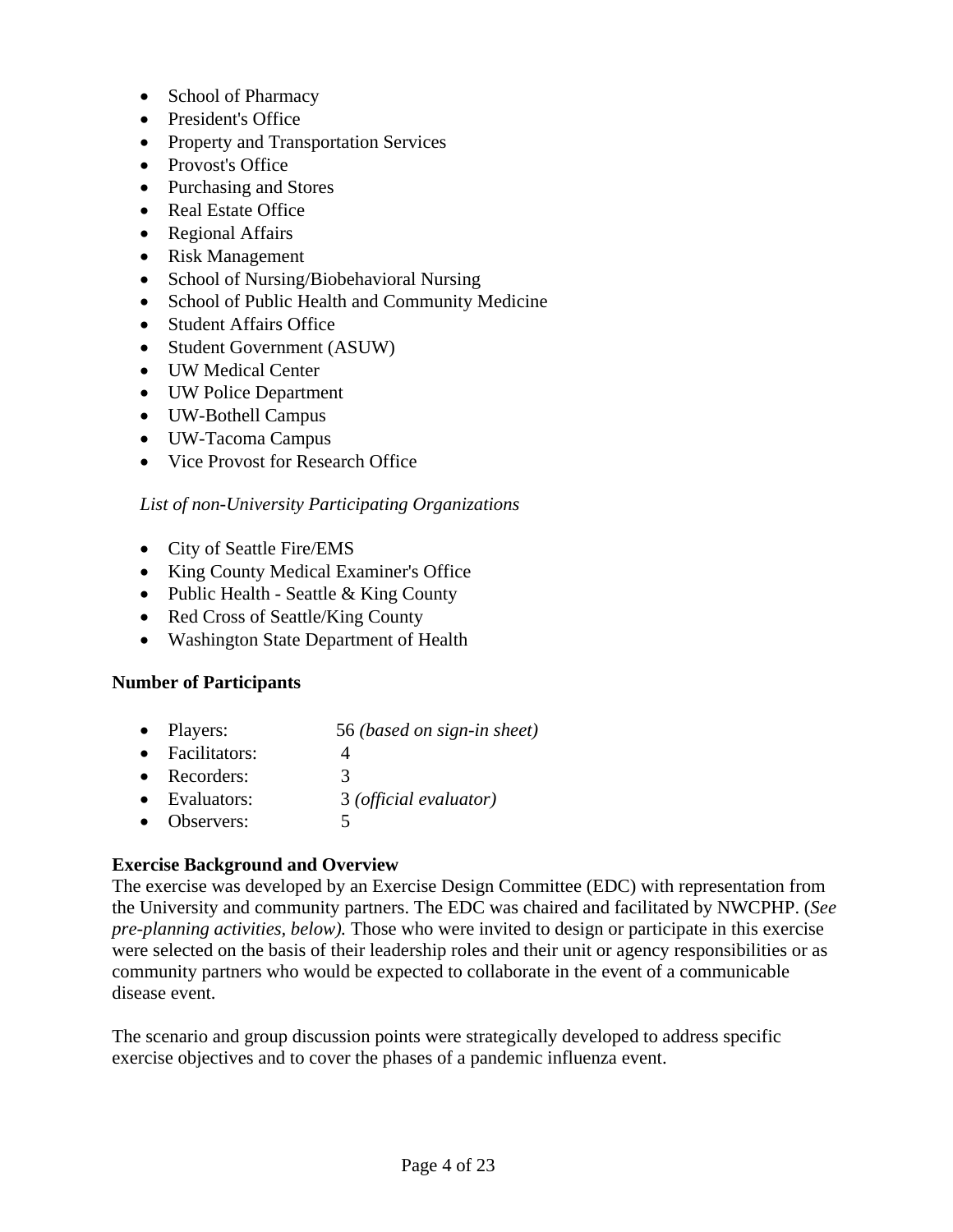The tabletop exercise itself was facilitated and all participants/players' verbal responses were summarized and recorded as the scenario unfolded. Immediately following the tabletop exercise, the facilitator guided the group through a "hot wash" in which participants were asked to identify main themes as well as the strengths and weaknesses of the current University emergency response plan.

# **Pre-Exercise Planning Activities**

The sponsors, UW OEM and NWCPHP, began planning for the event in early December 2005. The initial meeting was used to finalize the budget and timeline; determine the subject for the exercise scenario; confirm the overall exercise goal; and determine the expectations for the exercise design committee (EDC). The sponsors contacted five key UW departments and outside agencies, requesting them to identify one person from their department to serve on the EDC.

The EDC comprised representatives from UW OEM, UW ACCD, UW Housing and Food Services, UW Environmental Health and Safety, UW Human Resources, UW Hall Health Center, Public Health – Seattle and King County (PHSKC), and NWCPHP. The EDC served as subject matter experts to review and validate the exercise scenario. Members were informed that because they would know the details of the exercise scenario, they would not be able to participate in the actual drill. They met in-person once every three to four weeks and participated in regular discussions via e-mail. Their activities included reviewing the existing UW Emergency Response Management Plan (ERMP) and other plans related to bio-events impacting the UW; drafting of an overall set of exercise objectives; identifying key UW and extramural players to participate in the exercise; and reviewing exercise handouts, slides, and scenario.

A technical planning group, comprising NWCPHP staff, provided technical and logistical assistance, including graphic and instructional design, editing, secretarial support, and project management. This group met as needed to discuss logistics; these duties and meetings increased in frequency as the exercise date approached.

The UW OEM Director sent an e-mail to all invited participants and observers notifying them of the upcoming annual drill. This e-mail contained the general purpose of the drill and explained the executive-level importance of full participation of all UW units and departments. This e-mail was followed up by an e-mail from the UW Associate Vice President to all UW members reemphasizing the executive-level importance of full participation and support.

# *Timeline of Event Planning*

2005

- Dec. 9: Initial planning meeting with OEM and NWCPHP
- Dec. 12: Request to identify persons to serve on EDC
- Dec. 29: Invitation to identified potential EDC members

# 2006

- Jan. 11: Technical Planning Group meeting
- Jan. 20: First EDC meeting member expectations; brainstorming ideas for scenario
- Feb. 16: Second EDC meeting review of objectives; identification of potential players
- Feb. 28: Draft exercise plan completed and distributed to EDC for review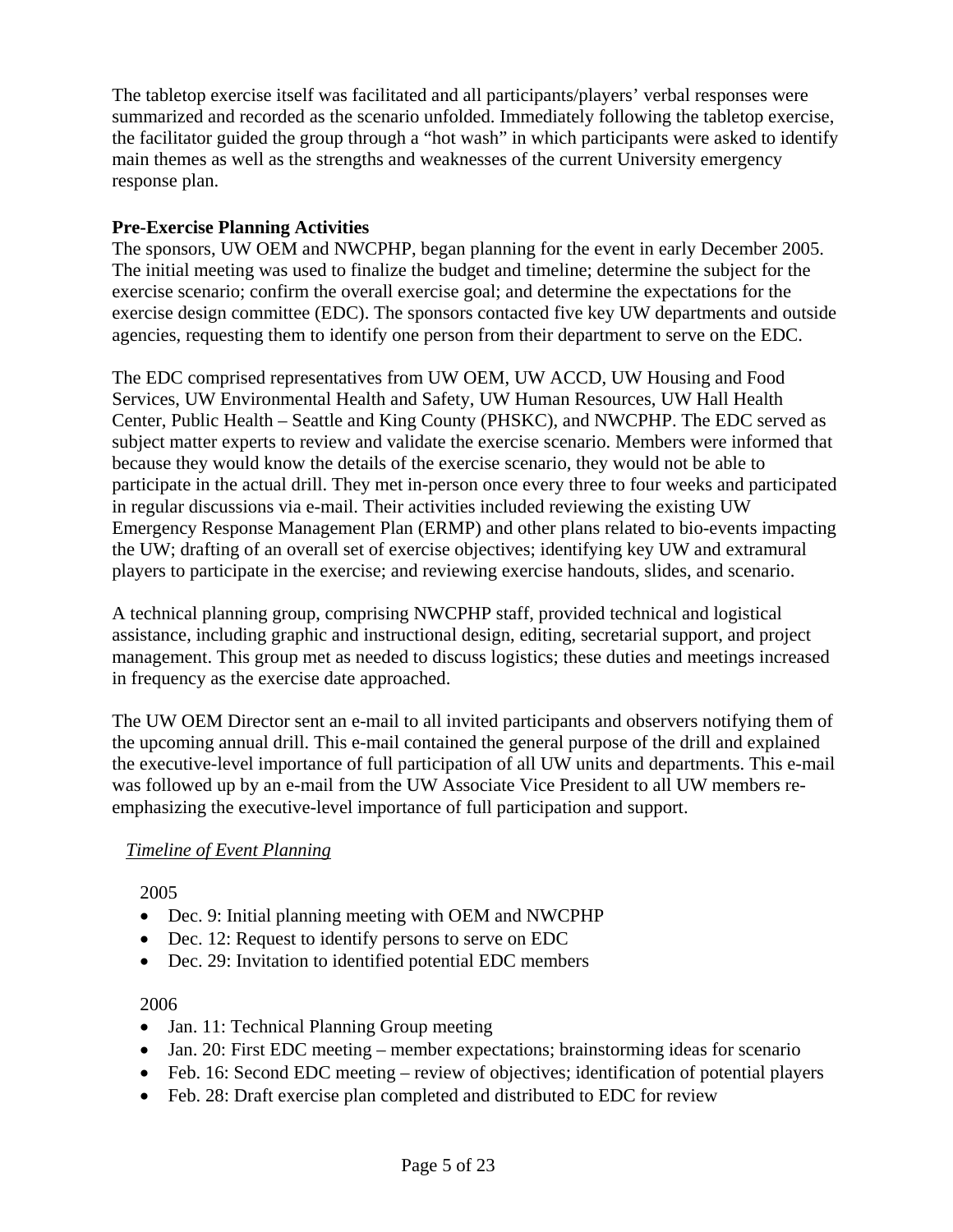- Mar. 8: Technical Planning Group meeting
- Mar. 16: Third EDC meeting review of draft exercise plan; finalize invitee list
- Mar. 17: Initial invitation sent to exercise participants (players)
- Mar. 31: Final plan given to instructional/graphic design team to begin work on slides.
- Apr. 12: Technical Planning Group meeting
- Apr. 14: List of all handouts and printing needs submitted to technical planning group.
- Apr. 21: Draft of slides and handouts completed and distributed to EDC for review
- May 2: Fourth EDC meeting review of draft slides and handouts
- May 5: Final comments due from EDC
- May 12: All handouts sent to printer for copies
- May 19: Final draft of slides ready
- May 22: Reminder email sent to exercise participants (players) and observers
- May 23: Participant and Facilitator Assistant packets assembled
- May 25: Orientation *(see below)*

An orientation session for the exercise staff was held one week prior to the actual drill. This time was used to go over the day of exercise responsibilities and to clarify the exact duties for the exercise staff. *(See resources: Day of Exercise Responsibilities).* These staff roles included: main facilitator, three group facilitators, four facilitator assistants, three recorders, three evaluators, and eight staff assistants. All staff members were provided written and oral instructions about their specific tasks. *(See resources: Orientation handout)*.

# **Exercise Goals and Objectives**

The primary purpose of the 2006 annual UW emergency exercise was to test the adequacy of the University's emergency response plan during all phases of a simulated pandemic flu event. Tabletop exercises are ideally suited for examining existing policies and procedures during a simulated disaster as well as for assisting in the identification of gaps in planning. The specific objectives of this tabletop exercise were to:

- **1. Test the elements of the UW emergency response plan in the context of a communicable disease emergency** 
	- Test the understanding of the UW communicable disease plan
	- Test the linkage between the ACCD plan and the UW Emergency Operations Center (EOC)
	- Test the process of activating the EOC in coordination with the ACCD plan
	- Clarify different roles/responsibilities/processes for communicable disease vs. other emergencies
	- Determine how and when campus EOCs are activated
- **2. Test the communication strategies and processes during each stage of a communicable disease emergency** 
	- Test the ability to communicate internally
	- Clarify communication between campus sites and facilities
	- Determine how all campus sites (*e.g.*, UW-Bothell, UW-Tacoma, Pack Forest, and Friday Harbor Labs) are coordinated for closures, information to students, faculty, staff, and business operations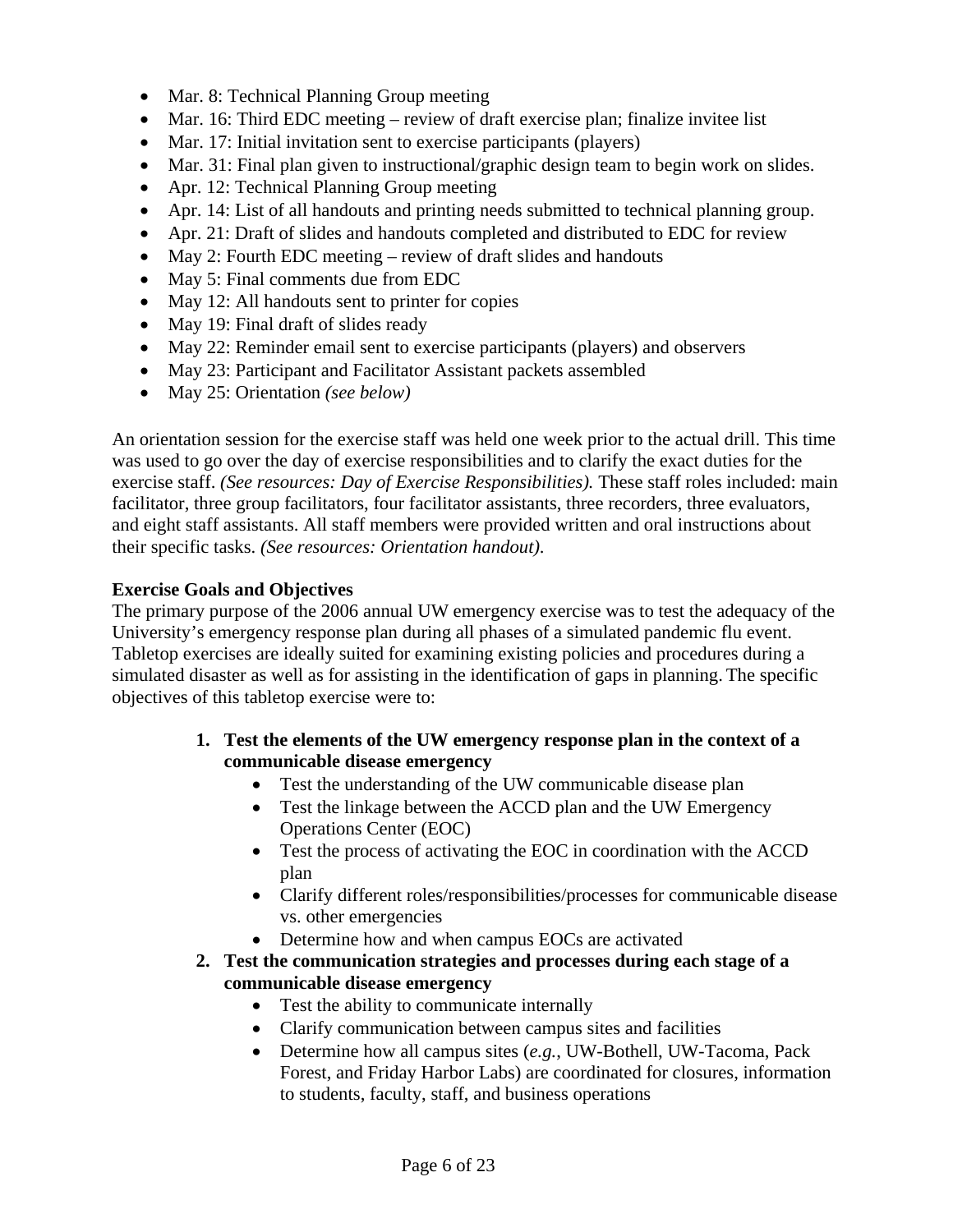- Determine how messages to the public, parents, family members, and other relevant target audiences are coordinated
- Determine how the ACCD communicates with all campus groups through the EOC
- Determine how emergency response and protection messages are developed
- **3. Demonstrate the ability of UW to recognize and work with outside agencies and resources** 
	- Determine how isolation and quarantine and closure decisions are made
	- Clarify linkages and processes with local and state health
	- Determine how contacts are made and who makes them (*e.g.*, with local health, state health, Harborview Medical Center)
	- Determine when and how to use outside resources (*e.g.*, Strategic National Stockpile, mental health, medical back-up, etc.)
	- Clarify how to handle requests from outside agencies on the use of campus resources
- **4. Test when and how internal UW resources and expertise among students and faculty become a response asset versus a client** 
	- Determine how to identify and use faculty/staff/students who are subject matter experts or interested volunteers, and may also be personally affected by the emergency
	- Determine how to identify, coordinate, and use internal UW assets, resources, and expertise

# **Exercise Events Synopsis**

The tabletop exercise was held on May 31, 2006, in Room 200A/B/C in the Husky Union Building. It was completed in 7.5 hours, including a complimentary breakfast and lunch. *(See resources: Day of Exercise Agenda)*.

# **Welcome and Background**

The exercise began with a welcome by Sandra Lier, Associate Vice President. The purpose, objectives, and a description of the exercise were presented by Steve Charvat, Director of UW OEM. Jack Thompson, Director of NWCPHP, offered acknowledgements recognizing individuals involved in the planning and conduct of the exercise.

# **Pre- and Post-Exercise Data Collection**

Prior to the exercise, a questionnaire was distributed to identify the participant's knowledge of their unit's role in responding to a pandemic outbreak. A post-exercise questionnaire, distributed immediately following the exercise, was designed to measure self-reported changes.

# **The Exercise**

Participants were assigned to one of three tables and were asked to remain at their assigned seat for the remainder of the exercise. Approximately 18 players sat at each table. Each table was assigned a facilitator to guide discussions, answer questions, and keep the exercise on time. Each table was assigned a recorder who took notes on an easel notepad. An evaluator was also assigned to each table and recorded observations, which serve as a basis for the findings in this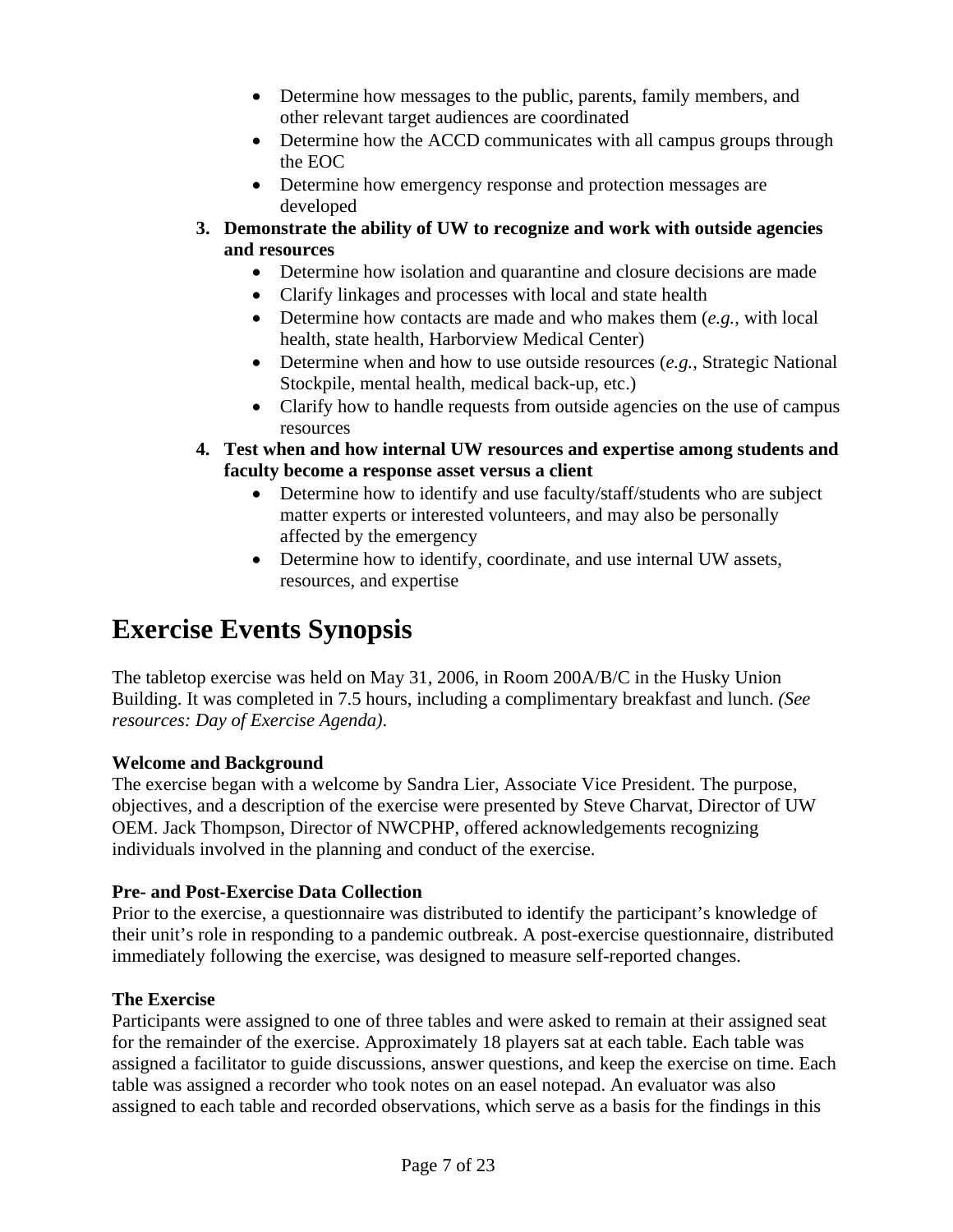report. A main facilitator provided the instructions for the exercise and displayed and narrated the scenario for all the participants to view and hear at the same time. All participants were provided instructions including roles to be played and how to participate.

At selected times throughout the exercise scenario participants were provided with supplemental handouts. (*See resources appendix).* These included a fact sheet with health information and planning assumptions about pandemic influenza, such as the incubation period for the virus and the World Health Organization (WHO) pandemic alert levels; the UW ERMP; and a short summary of the University's ACCD recommendations and guidelines. The latter document provided an overview of the ongoing planning process as well as the three goals of the University's ACCD plan: 1) prevent the spread of disease; 2) protect University students, faculty, and staff needs to keep the University functioning; and 3) provide support for essential services that must be maintained.

The scenario was presented through four storyboards that each depicted a different phase in the flu outbreak. The purpose of the storyboard was to provide context for the exercise scenario in terms of time, place, and status of the outbreak. Storyboards did not require a response. The first storyboard described the flu outbreak beginning in Southeast Asia. The second described the outbreak arriving into the United States, but not yet affecting the Puget Sound area. The third storyboard described the influenza outbreak affecting the Seattle area and, hence, University operations. The final storyboard described the large-scale effects of influenza on the local community and the need to prepare for future cases.

Each storyboard contained three to five messages (sixteen total for the four storyboards) that required a response from the players. Each message was presented to all three tables at the same time. Each required a decision or proposed course of action by some or all of the departments or functional units at each table.

The groups were given seven minutes to discuss each message. The facilitators at each table assisted their groups in discussing items such as gaps in polices or plans, inconsistencies or confusion about roles or responsibilities, capacity issues such as assets or limitations in personnel and equipment, communication and coordination within and outside of the University, and unrealistic or impractical solutions to problems.

# **Group Discussions**

After a lunch break, participants reconvened in their groups to discuss the three to five major themes or issues for each storyboard. These themes were developed from a review of the notes and discussions during the morning exercise. This facilitated session lasted about an hour, and reporters were assigned to share each group's themes, issues, and possible strategies.

# **Hot Wash and Closing**

The final session, which also lasted about an hour, provided an opportunity for each group to present its issues and themes to the entire audience.

A closing summary included a review of the objectives and discussion of next steps, along with the completion of the post exercise evaluation.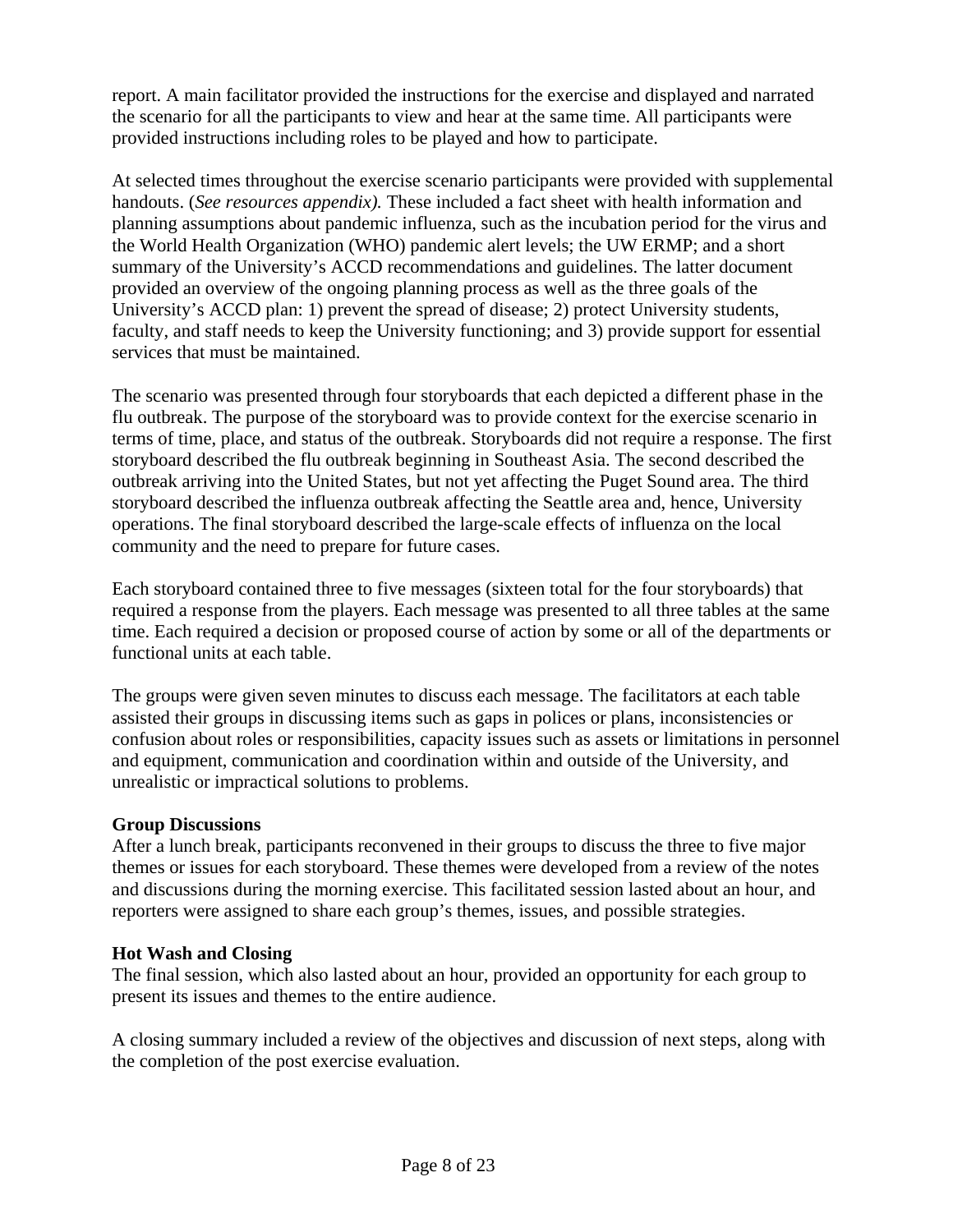# **Analysis of Issues: Participant Pre-/Post-Exercise Surveys**

# **Evaluation of exercise objectives**

All 56 participants were given a packet of handouts, including both the pre- and post-exercise surveys, upon check-in at the event registration table. Both surveys asked participants to identify their affiliation as either UW or non-UW, thus enabling us to analyze the data overall and by affiliation. At the time the pre-survey was administered, there were 53 participants present. The response rate for the pre-exercise survey was 98% (52/53). Not all players were able to stay for the entire exercise. Therefore, some players substituted for each other. The participation rate for the post-exercise survey assumed that there were still a total of 53 players, thus the response rate was 81% (43/53).

Data resulting from the pre- and post-exercise survey indicated that the vast majority of pre- and post-exercise UW survey respondents reported that the tabletop exercise met all four exercise objectives (Table 1). The percentage of respondents who agreed or strongly agreed with statements that exercise objectives had been met varied from 71% to 89%. Three of the four exercise objectives used the verb "test," and it is possible that some respondents may have felt that a tabletop exercise, no matter how well designed or executed, could not truly "test" all elements of the University's pandemic flu preparedness plans.

|                           | Respondent  | Strongly |                   |       | Strongly    |       |
|---------------------------|-------------|----------|-------------------|-------|-------------|-------|
| <b>Exercise Objective</b> | Affiliation | Disagree | Disagree          | Agree | Agree       | Total |
| Tested ERMP plan          | UW          |          |                   | 24    |             | 36    |
|                           | Non-UW      |          | 2                 | 4     |             |       |
|                           | All         |          | 9                 | 28    | 5           | 43    |
|                           |             |          |                   |       |             |       |
| Tested communication      | <b>UW</b>   |          | 8                 | 21    | 6           | 36    |
|                           | Non-UW      |          |                   | 6     |             |       |
|                           | All         |          | 9                 | 27    | 6           | 43    |
|                           |             |          |                   |       |             |       |
| Demonstrated work with    | <b>UW</b>   |          | 4                 | 23    | 8           | 35    |
| external agencies         | Non-UW      | $^{(1)}$ | $\mathbf{\Omega}$ | 6     |             |       |
|                           | All         | $\Omega$ | $\overline{4}$    | 29    | $\mathbf Q$ | 42    |
|                           |             |          |                   |       |             |       |
| Tested internal resources | UW          |          | 10                | 22    | 3           | 35    |
|                           | Non-UW      | $\theta$ | $\Omega$          |       | 0           |       |
|                           | All         | $\Omega$ | 10                | 29    | 3           | 42    |

Table 1. Survey respondent ratings of exercise objectives (by group).

As shown in Table 1, a total of 28/36 (78%) UW respondents agreed or strongly agreed that the exercise tested the elements of the UW's ERMP in the context of a communicable disease emergency (objective 1). A total of 27/36 (75%) agreed or strongly agreed that the exercise tested the communication strategies and processes during each stage of a communicable disease emergency (objective 2). A total of 31/35 (89%) agreed or strongly agreed that the exercise demonstrated the ability of the UW to recognize and work with outside agencies and access external resources (objective 3); and 24/35 (71%) agreed or strongly agreed that the exercise tested when and how internal UW resources and expertise among students and faculty are a response asset (objective 4). Also, 100% of the non-UW respondents felt the exercise tested the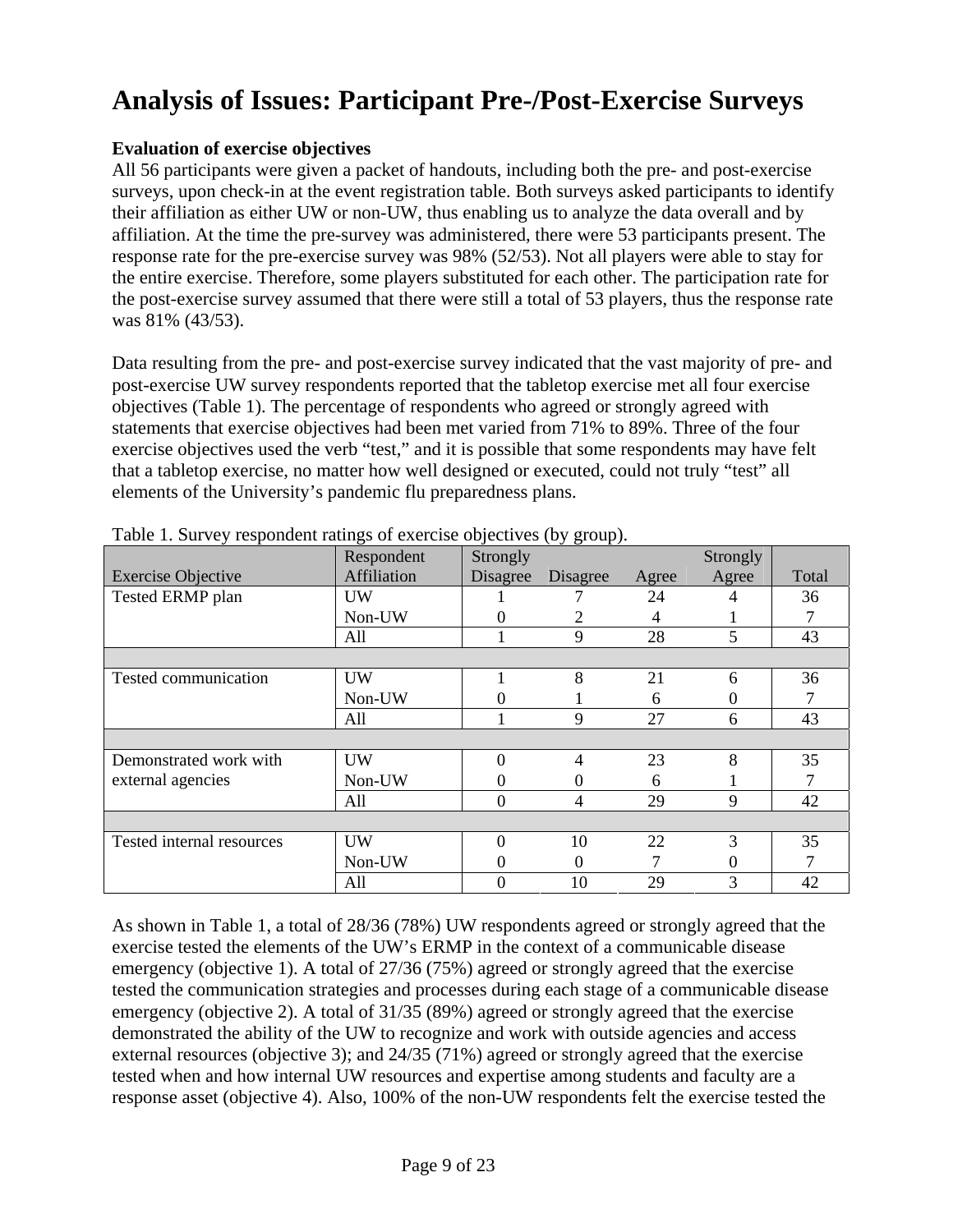ability of UW to recognize and work with external agencies and tested when and how internal resources and expertise are a response asset. On the other hand, only 5/7 or 71% of the non-UW respondents felt the exercise tested the ERMP plan and 6/7 or 86% felt the exercise tested communication.

Pre-exercise survey findings documented that UW tabletop participants were, on average, ambivalent about various aspects of the University's plans for responding to an influenza pandemic. Following the tabletop exercise, based on the sample that completed both the pre- and post-exercise surveys, respondents self-reported that they were, on average, incrementally "more prepared." For example, UW pre- and post-exercise survey respondents (n=35-36) were significantly more likely on the post-exercise survey to agree with the statement that they were "aware of gaps" in the University's pandemic flu plan.

# **Evaluation of overall event and exercise scenario**

A total of 33/35 (94%) of the UW respondents either agreed or strongly agreed that the pandemic flu exercise scenario was a realistic and credible one, as did 6/7 (86%) of the non-UW respondents. A total of 27/36 (75%) of the UW respondents rated the usefulness of the exercise as very good to excellent, and 28/36 (78%) of the UW respondents rated the networking opportunities as good to excellent. Comparable ratings for the non-UW respondents were 71% and 100%, respectively. Data for these exercise quality questions is summarized in Table 2. The day-long participation of very high-level administrators and community agency leaders at the exercise is also noteworthy and validates the importance of this exercise, even though it is not captured by our survey data.

|                                  | Respondent  | Strongly |          |       | Strongly |       |
|----------------------------------|-------------|----------|----------|-------|----------|-------|
| <b>Exercise Quality</b>          | Affiliation | Disagree | Disagree | Agree | Agree    | Total |
| Clear expectation / instructions | UW          |          |          |       |          | 35    |
|                                  | Non-UW      |          |          |       |          |       |
|                                  | All         |          |          |       | 28       |       |
|                                  |             |          |          |       |          |       |
| Scenario realistic & credible    | <b>UW</b>   |          |          | 13    | 20       | 35    |
|                                  | Non-UW      |          |          |       |          |       |
|                                  | All         |          |          |       | つつ       |       |

Table 2. Survey ratings of exercise quality

# **Analysis of Issues: Official Exercise Evaluation**

The assessment of the strengths and areas for improvement in the University's system of preparedness, response, and recovery from a pandemic influenza outbreak were measured by criteria using a combination of the Centers for Disease Control and Prevention's (CDC) "Colleges and Universities Pandemic Influenza Planning Checklist" and the four objectives of the tabletop exercise. The 20 criteria, an explanation of each criterion, and the strengths and areas for improvement follow.

**1. Accountability**: *An accountability system (clarity as to who is doing what and how we know it is being accomplished) is in place to respond to pandemic flu (including individuals with defined roles and responsibilities for preparedness, response, and recovery).*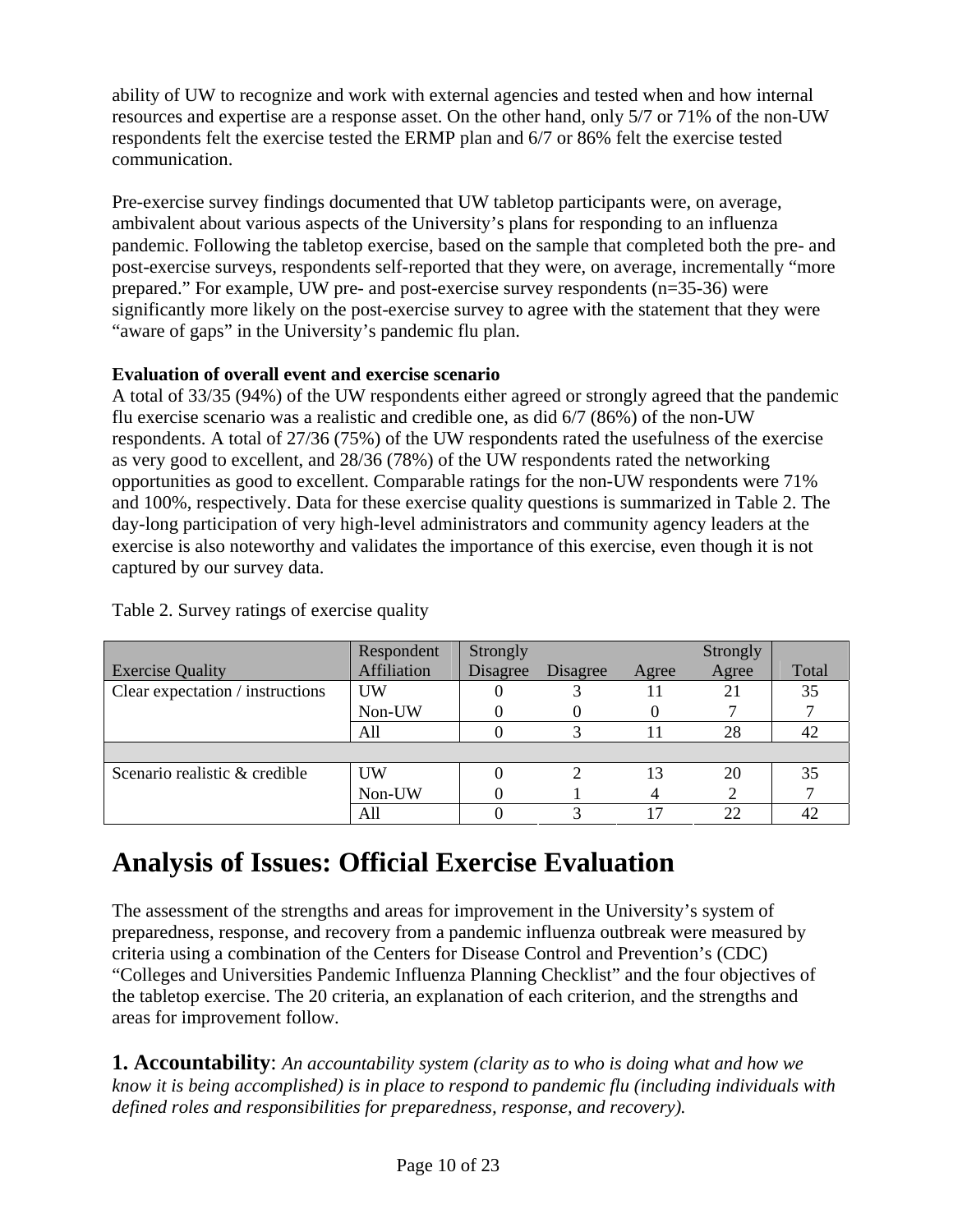# **STRENGTHS**

- Tabletop responses consistent with the plan.
- Evidence of thinking about coordinating purchasing of supplies and equipment.
- Sufficient clarity as to who does what internally, with clearly defined roles within each functional unit.
- Back-up is well covered throughout the University.
- Human Resources (HR) department would determine priority list of needed HR staff.
- President's office has defined chain of command.
- Academic personnel would use seniority.
- University of Washington Medical Center (UWMC) has only two representatives assigned to the UW EOC but job action responsibilities are written so anyone can go and should be able to fill a role.

- A system for determining who goes to the EOC is needed because most functional units do not have formal procedures or policies in responding to bioevents.
- Clarify who should be in the EOC from the UW-Bothell campus.
- Clarify the responsibility of community members (outsiders) in the University's response. The University has identified numerous agencies and people that will likely be involved in responding, but there is uncertainty as to who is responsible for the training of community members.
- HR has its own plan for who responds, but the plan needs improvement. They have a sequence of back-ups, but there is uncertainty about whether the back-ups would know what to do.
- The regional affairs staff are not included in the EOC, but there is uncertainty if they need to be included since they have only three members.
- PHSKC would want UW to avoid packing people into the EOC in order to prevent further transmission of disease. Determine which functions can be performed remotely. Might need to consider a virtual EOC (web-based system) to conduct research and legal issues as well as track employees, or consider limiting contact among people in the EOC to no closer than three feet of each other.
- Clarify what assistance units can provide to set up a field hospital on campus, including who will be in charge.
- Identify in advance pool of available heath care providers from faculty.
- Figure out how to access volunteers, cover them for liability, and how to house and feed them.
- Need a plan for utilizing volunteers. This activity is in development, but not finished. There is no memorandum of understanding (MOU) with the Red Cross. UW has to decide which part of volunteer responsibilities it owns and which aspects can be covered by the community.
- Clarify who from the UW will be lost to National Guard Service if it gets activated.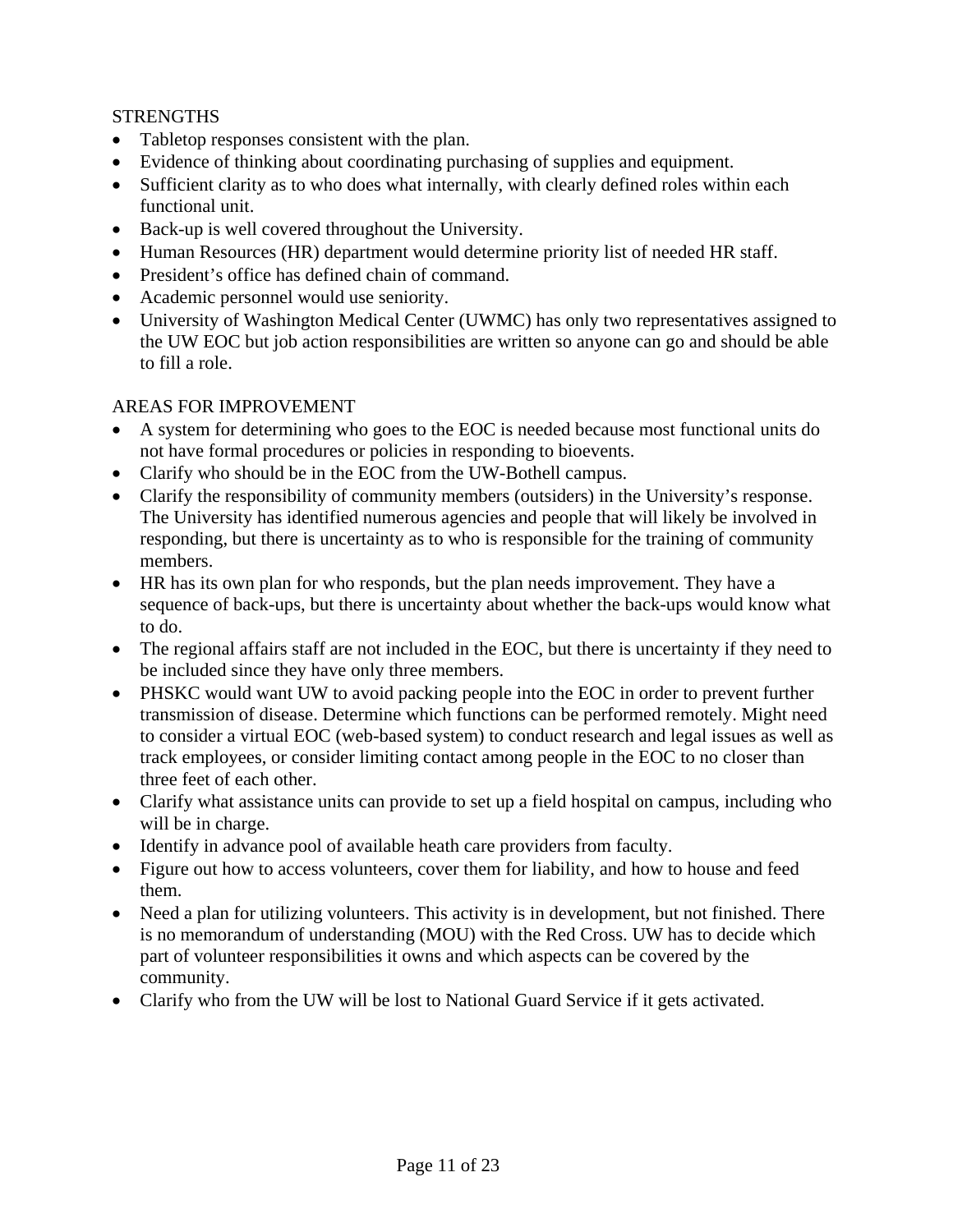**2. ACCD Plan**. *There is a clear process for dissemination of information about the ACCD plan for responding to a pandemic flu outbreak.*

# **STRENGTHS**

• A draft plan specifically addresses pandemic flu, and this plan is consistent with the EOC Plan.

# AREA FOR IMPROVEMENT

• No responses mentioned for this criterion. However, it is clear that the draft plan needs to be finalized and distributed.

**3. Consistency.** *The ACCD plan is consistent with the University OEM plan and with the pandemic plans of the community.*

#### **STRENGTHS**

• HR has a system in place to review and clarify policies, including sick leave, telecommuting, and benefits policies.

#### AREAS FOR IMPROVEMENT

- Must ensure consistent communication and messages throughout the entire length of an outbreak. However, even if communication were consistent, it is uncertain how people would translate or interpret these messages into action.
- Need consistency in the numbering system for levels of alert and in how different organizations use different levels/stages. Perhaps a different naming or labeling (low, medium, high, severe) would make more intuitive sense. People did state that they would want information from the WA Department of Health (DOH) and PHSKC to help determine reactions. They emphasized the importance of the University being consistent with the public sector.
- Need consistency in tracking deaths on campus associated with the University's centers of responsibility.
- Clarify the University's responsibility for student deaths off campus; if there is a policy, it should be explained to all.
- Clarify how costs for impacts resulting from an outbreak will be collected and recorded using a common or consistent methodology.

# **4. Legal Issues**. *Legal authorities, responsibilities, and resources are clear and are appropriately executed (e.g., infection control measures, case identification, isolation, restricted movement, etc.)*

#### **STRENGTHS**

- Recognition of the need to consider policy tradeoffs.
- The role of ACCD plan as a policy guide to action.
- Faith in the University's Attorney General's (AG) Office in helping to address legal issues, including where and when to go for assistance.
- Provosts refer to AG office for legal advice and assistance.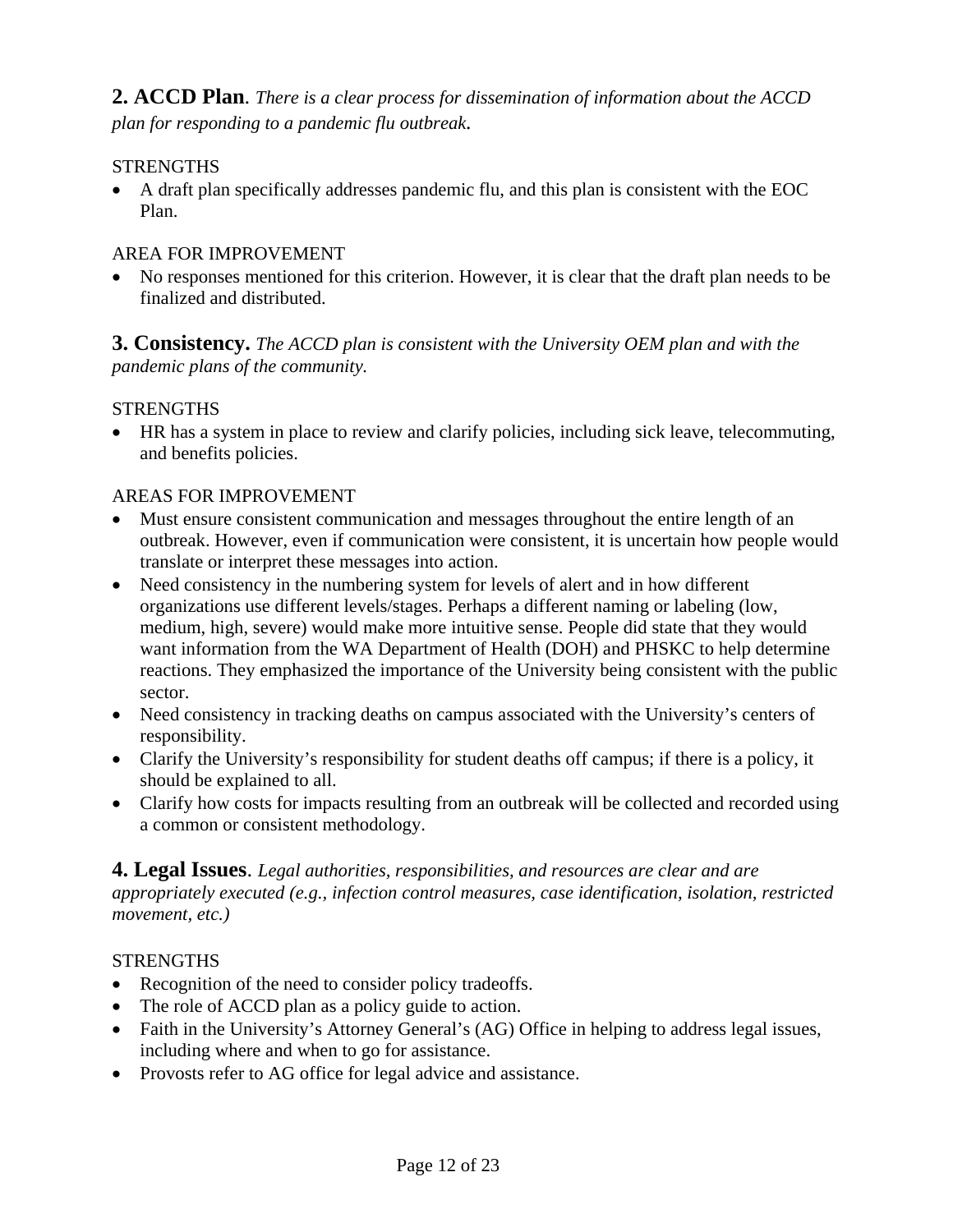# AREAS FOR IMPROVEMENT

- Need an understanding about who has authority to close the University. If PHSKC closes public (K-12) schools, can university remain open?
- Clarify who controls the scene of a death on campus, who removes bodies, and the legal jurisdiction for deaths in residence halls.
- Clarify legal responsibilities for costs associated with response to the outbreak.
- Clarify the boundaries for actions outside of job descriptions (in residence halls, etc.) and whether the University will provide defense and indemnification.
- Clarify the role of risk management during an outbreak.

**5. Recovery Plan**. *There is a recovery plan to deal with consequences of a pandemic (e.g., death of students, staff, financial and operational disruption).* 

# **STRENGTHS**

- Recognition of the need to work with state and local public health agencies in recovery efforts.
- Understanding the need to have clear justification for closure and opening of the University.

# AREAS FOR IMPROVEMENT

- Clarify what is actually in a plan, what makes common sense, and what needs to be developed.
- Need for assessment of staff capabilities (and uncertainty about whether this is in the current emergency response plan).
- Clarify when and how to downsize and what effects this will have on the University's revenue stream.
- Clarify financial issues during recovery.

**6. Business Continuity**. *There are alternate procedures to assure continuity of instruction (e.g., web-based distance instruction, telephone trees, and mailed lessons) in the event of closure.*

#### **STRENGTHS**

- Recognition that a plan must be in place for continuity of operations.
- The new Emergency Management focus on business continuity was seen as an important asset.
- Recognition that identification of mission critical personnel should be identified in advance and alternative staffing plan should be in place.
- Most essential units within the University and the UWMC already have essential staff identified.
- Recognition that the University's research activities and facility systems (HVAC, water, power, etc.) need to be maintained and supported. A list of essential services that would be activated exists.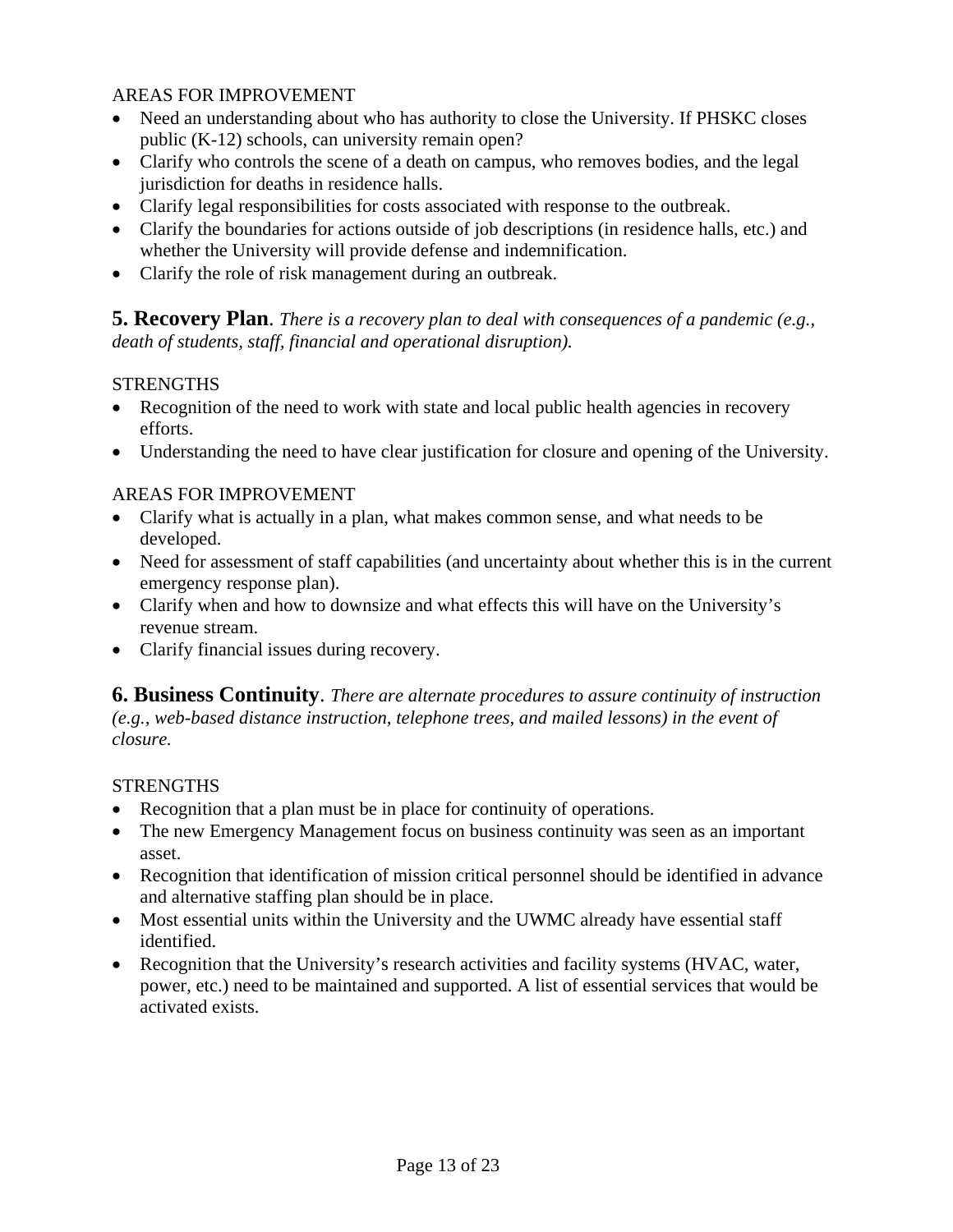# AREAS FOR IMPROVEMENT

- Need to revisit criteria to determine continuation of essential services during periods of suspended operations. May need to redefine essential services to address the particulars of a pandemic situation.
- Clarify the policy regarding continuity of operations for residential services.
- Establish criteria for deciding if and when it's business as usual.
- Communicate when students are required to be screened, by whom, and where for travel during a pandemic.
- Identify the threshold for beginning the University's continuity plan.
- Clarify when people can work from their homes and testing of feasibility of telecommuting or home-based options.
- Identify options for conducting classes off-site, (*e.g.*, through on-line or electronic methods).
- Policies needed to address such business practices as paying for tuition, paying staff who have been asked to stay away, receipt of monies from external sources, and paying faculty and staff who are grant funded.
- Clarify what type of work people can take home to maintain operations, particularly confidential documents.
- Resolve lack of permanent staffing for the UW's temporary Business Continuity program, which is grant-funded and expires in February 2007.

**7. Essential Operations**. *There is a plan in place for maintaining essential operations including payroll; ongoing communication with employees, students, and families; security; maintenance; and housekeeping and food service for student housing.*

# **STRENGTHS**

- Recognition of need to utilize existing, established resources.
- HR is already periodically reminding people about roles and rules.
- UWMC is naturally built to operate on a 24-hour per day, 7-day per week basis.
- Recognition that everything is critical in the face of a pandemic flu outbreak.
- Availability of Red Cross, including several levels of staff and volunteers for most functions.
- Research staff working with animals considered essential.
- HMC policy for staff essential services may be a model.
- Housing and Food Services (H&FS) has a succession plan in place and has identified essential staff and expectations. Uses groups through leads since there are so many essential staff.
- Facilities have identified essential services staff. Set up if supervisor there, but implementation happens naturally, if there is a need for someone to take over, employees empowered to find someone to take over. They have responsibility and authority.

- Review and clarify personnel policies for essential services staff. (*e.g.,* discretionary leave, taking care of personal illness or family members, and leave without pay).
- Need a tracking system for employees unwilling or unable to report as required.
- Clarify the option of staging of campus operations for essential services.
- Need to have a list of essential services staff readily available, beyond the OEM.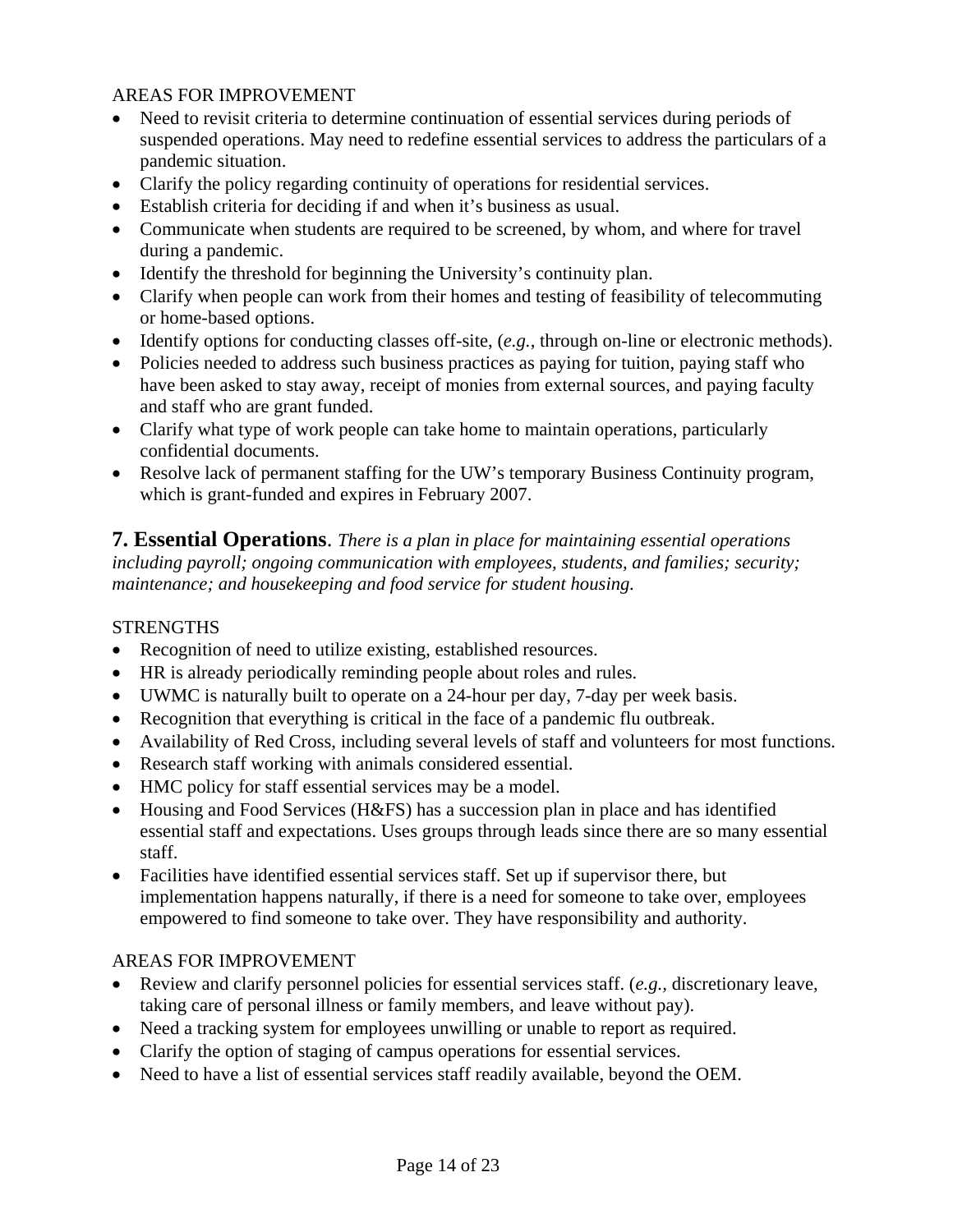- Essential services relating to the research component has not been adequately addressed. There are over 100 decentralized animal housing units.
- HR is developing payroll recovery plan. Even though HR has a great Web site, they don't have documents that will assist doing payroll from home. There may be software/data issues.
- Clarify how to implement social distancing or housing for medical care staff.
- Clarify who Medical Centers should go to (*e.g.,* UW EOC or elsewhere) for additional support personnel.

**8. Infection Control**. *There are infection control policies and procedures in place to limit the spread of flu on campus.* 

# **STRENGTHS**

- UWMC, Hall Health, medical facilities, and Environmental Health and Safety (EH&S) recognize need of different levels of infection control and have clear measures in place.
- UWMC is prepared in the event of an outbreak.
- System in place to move students to other locations; but limited by space.

# AREA FOR IMPROVEMENT

- Clarify the different levels of infection control at health care settings in the community. This may cause confusion if messages are not relayed carefully.
- A byproduct of using residence halls for sick patients is the need to ensure that the rooms are clean and making sure the public is confident about using them.
- Clarify to the public the difference between seasonal flu vaccine, antiviral drugs, and pandemic flu vaccine.

**9**. **Personnel Policies**. *Sick leave policies are in place for employees and students suspected to be ill or who become ill on campus.* 

# **STRENGTHS**

- Personnel issues appear to be well defined. Employees may not be fully aware of the policy, but HR feels that a clear policy is in place; the only area that may need further development is advancing policies for telecommuting and work from other sites. HR allows people to work from home.
- Telecommuting policies are already in existence, but might be revised in a pandemic flu situation.

- HR needs to do more outreach and communication to ensure employees are fully aware of existing policy.
- Need for bargaining units to understand that personnel policies in place override union concerns about emergency response.
- Address limitations in policies regarding sick students.
- Communicate that responding to a pandemic flu outbreak will result in a different policy than the reporting to work under the snow policy.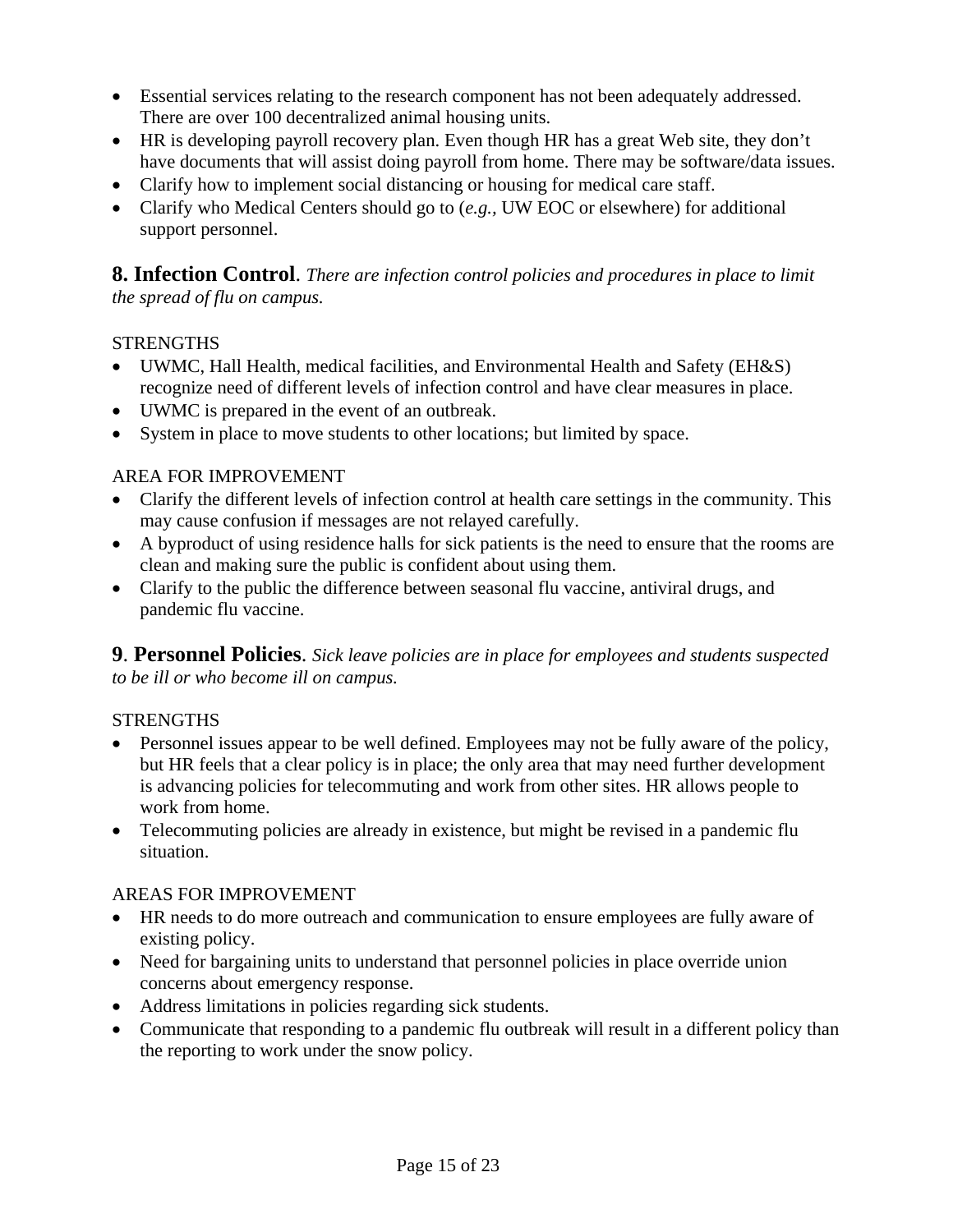**10. Medical Supplies**. *There are procedures in place for procuring, storing, and providing sufficient and accessible infection prevention supplies.*

# **STRENGTHS**

- UWMC has policy in place on distribution of antivirals.
- Fit testing for respirators and other personal protective equipment is incredibly labor intensive, therefore, UWMC will give masks and not fit test (but will instruct on use) when it is appropriate.
- PHSKC has a clear explanation of use of antivirals and a system in place to educate people about the distribution and use of antivirals.

# AREAS FOR IMPROVEMENT

- Need to understand when and how to distribute antivirals on campus.
- Need for a dispensing plan for medications and antivirals.
- Medical supplies management is key issue that the University is unprepared for. Uncertainty about the appropriate personal protection (N95 vs. surgical mask) and the cost of storing enough supplies. EH&S is prepared to do fit testing and considers it an essential function but there were questions about whether fit testing is necessary.

#### **11. Medical Facilities Plan**. *There is a pandemic flu plan for campus-based health care facilities.*

# **STRENGTHS**

- Hall Health has a plan at this point for critical services; but limited personnel.
- HMC would continue business as usual and is prepared for an outbreak.
- A Medical Facilities Plan exists that defines what proposed facilities have/don't have (phone, waste, preplanning), and what can/cannot be expected of medical units.

# AREAS FOR IMPROVEMENT

- Clarify the major policy question of how many drugs UW should have on hand?
- It is questionable or at least appears to be so from an outsiders' viewpoint as to whether a medical care plan exists.
- Clarify who would actually run a hospital that was set up on campus by the military or an external agency (*i.e.*, National Guard).

**12. Health Information**. *There is a system in place for providing advice to employees and students on how to find up-to-date and reliable pandemic flu information from federal, state, and local public health sources.* 

# **STRENGTHS**

- All students who travel would be screened, if they haven't left yet.
- Trusted spokespeople in the community will help decrease fears.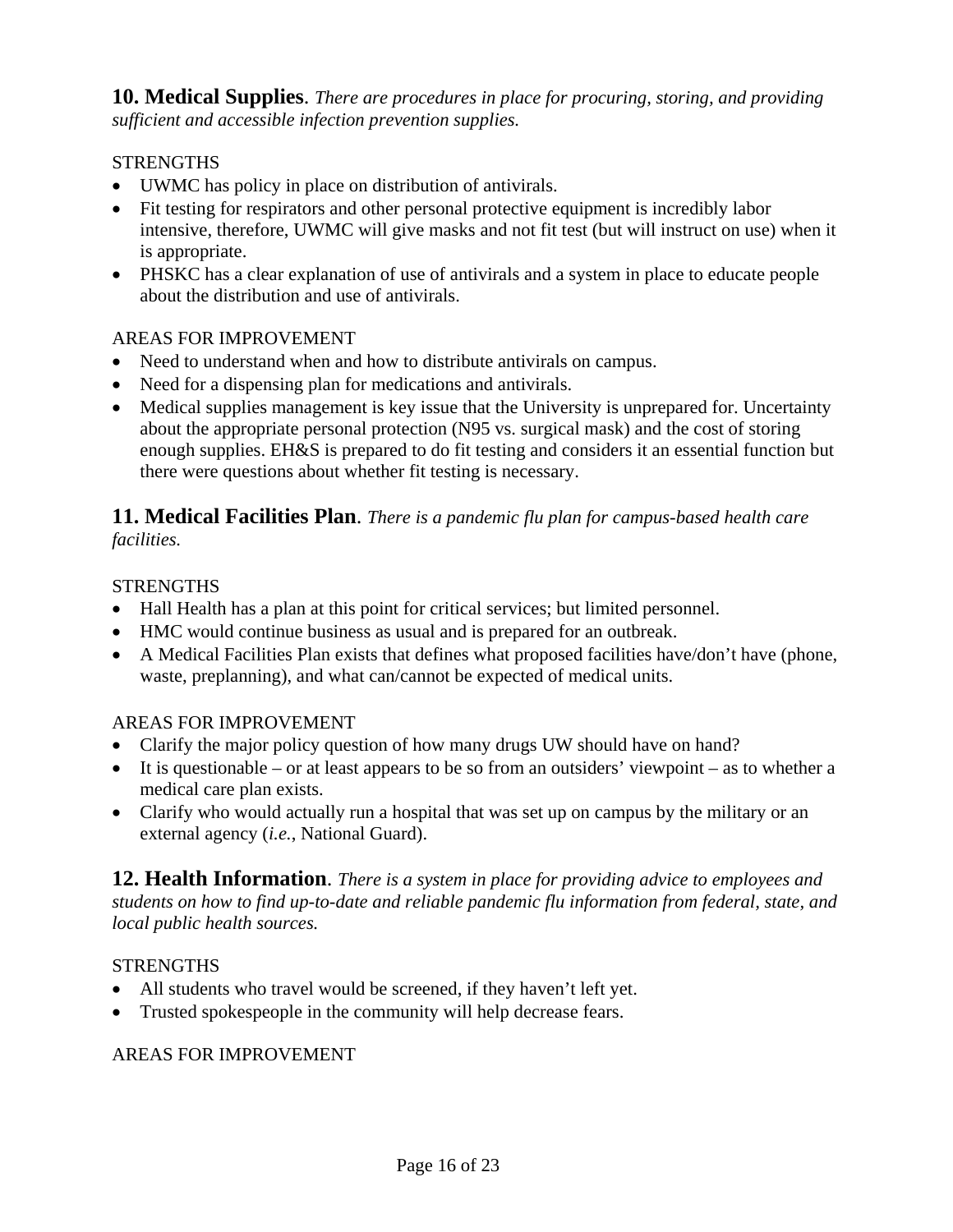- Determine how all campuses coordinate information with health department. Main campus in Seattle will coordinate with PHSKC. Need to clarify role of the Tacoma campus and where they get their messages (*i.e.*, Tacoma-Pierce County Health Department).
- Need to make sure the plan is known and understood by community.
- Need for transparency about what UW does and doesn't know.
- Request guidance from county on how to use nursing students for communicating health messages and resource back-up.
- Clarify confusion about different recommended levels of infection control.
- Differentiate between health care facilities and other functions on campus. Two types of messages are needed: one for health care and one for non-health functions.
- Health care facilities will be seeing sick people and need to have active surveillance, screening, and reporting.

**13. Communication Plan.** *An up-to-date emergency response communication plan is in place (contains key contacts with local and state public health officials as well as within the university – including back-ups).*

# **STRENGTHS**

- Evidence of communication plan in place and implemented (both in the residence halls and with campus communications news and information).
- Bothell campus has a communications plan in place.
- HMC has a plan for educating staff.
- Computing and Communications would convene unit response staff and include internal Human Resources to oversee attendance – has an internal communication plan.
- PHSKC has developed messages, both active and passive. Campus police involved in on-line communications plan.
- H&FS would try to determine both employee and student numbers.
- OEM and News and Information would be the clearinghouse for tracking all communication.

# AREAS FOR IMPROVEMENT

- Recognized importance of consistent message but no clear pattern of how this would be done. Unclear who will take on this role.
- Clarify how to and who should collect and report the status of absenteeism.
- Consider how to ramp up the utilization of mail order prescriptions for Hall Health in order to keep students from coming in person to fill prescriptions.
- Determine how to communicate with and identify students on University-sponsored events away from campus, *e.g.* athletics, concerts/recitals, conferences, etc.
- Clarify how communication actually gets out.

**14. Communication Systems**. *There is the capacity to carry out the communications needs including regular review, testing, and updating of communications plans that link with public health authorities and other key stakeholders.* 

No responses mentioned for this criterion.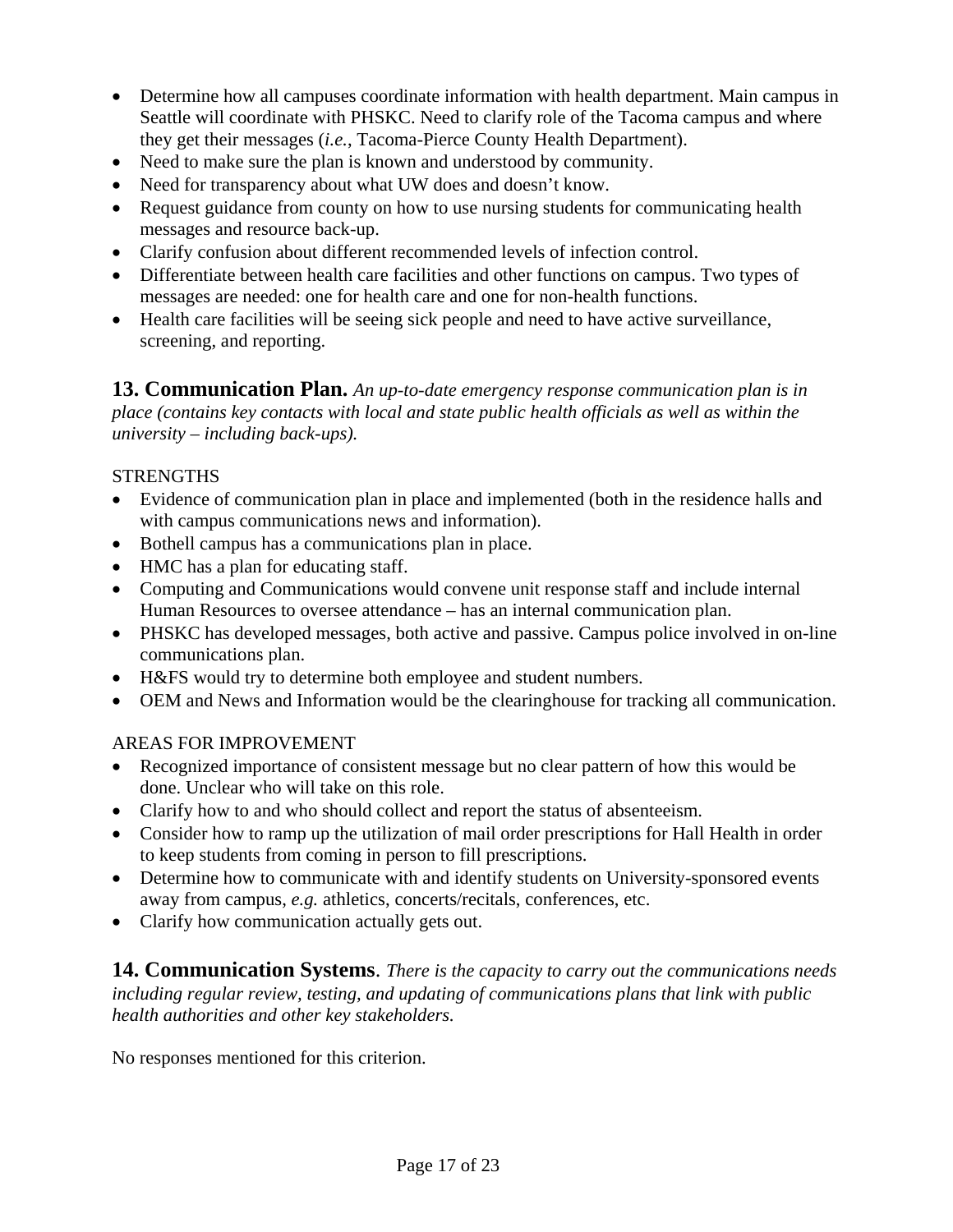# **15. Communicating with Employees and Students:** *There is a plan is for*

*dissemination of information to employees, students, and families, including a lead spokesperson, and for coordination with other communication networks. Language, culture, and reading level appropriateness are incorporated.* 

#### **STRENGTHS**

- Email/Web developed but recognition that other mechanisms of communication may be important and available, including mass emails and audio-visual resources such as UWTV and mainstream media (clips for evening news).
- Importance of the role of ACCD in developing official messages for the President in communicating with employees and students.
- Credibility of President and Provost for communicating messages.
- Recognition of need to coordinate with other external agencies and local EOCs for messages.
- Availability of faculty as a means of delivering consistent messages. (This is also viewed as an area for improvement, as there is some need to determine how the messages are sent to faculty in the first place, *i.e.* should this be through OEM?)

#### AREAS FOR IMPROVEMENT

- Ensure that faculty are part of the plan and do not change messages (*i.e.,* communicate misinformation). This needs to be enforced by the Deans..
- Need a good system of recordkeeping of messages. May need to do retroactive fixes.
- Create effective messages for those who are fearful but not sick and who don't come to work.
- Need a plan for communicating with potential travelers. Response plan for returning travelers in place but need to make sure returning travelers know they are supposed to take part in the plan.
- Clarify difference between normal (seasonal) flu and pandemic flu. (May have two types of flu in the community at the same time).
- Need to plan to communicate what isn't known in addition to what is known.
- Consider how to implement a joint information center, and how and who develops communication strategy and messaging.

# **16. Communication Equipment**. *There are communication platforms (e.g., hotlines,*

*telephone trees, dedicated websites, local radio, or television) for communicating university response and actions to employees, students, and families.* 

#### **STRENGTHS**

- Data regarding absenteeism among staff collected in a central server; data sent to HR once a month.
- Computerized medical record system in Hall Health.
- Electronic means to mass communicate. Heavy reliance on email and the internet as means of getting messages out to students, staff, employees, and faculty. However, this will place a large burden on Communications and Computing.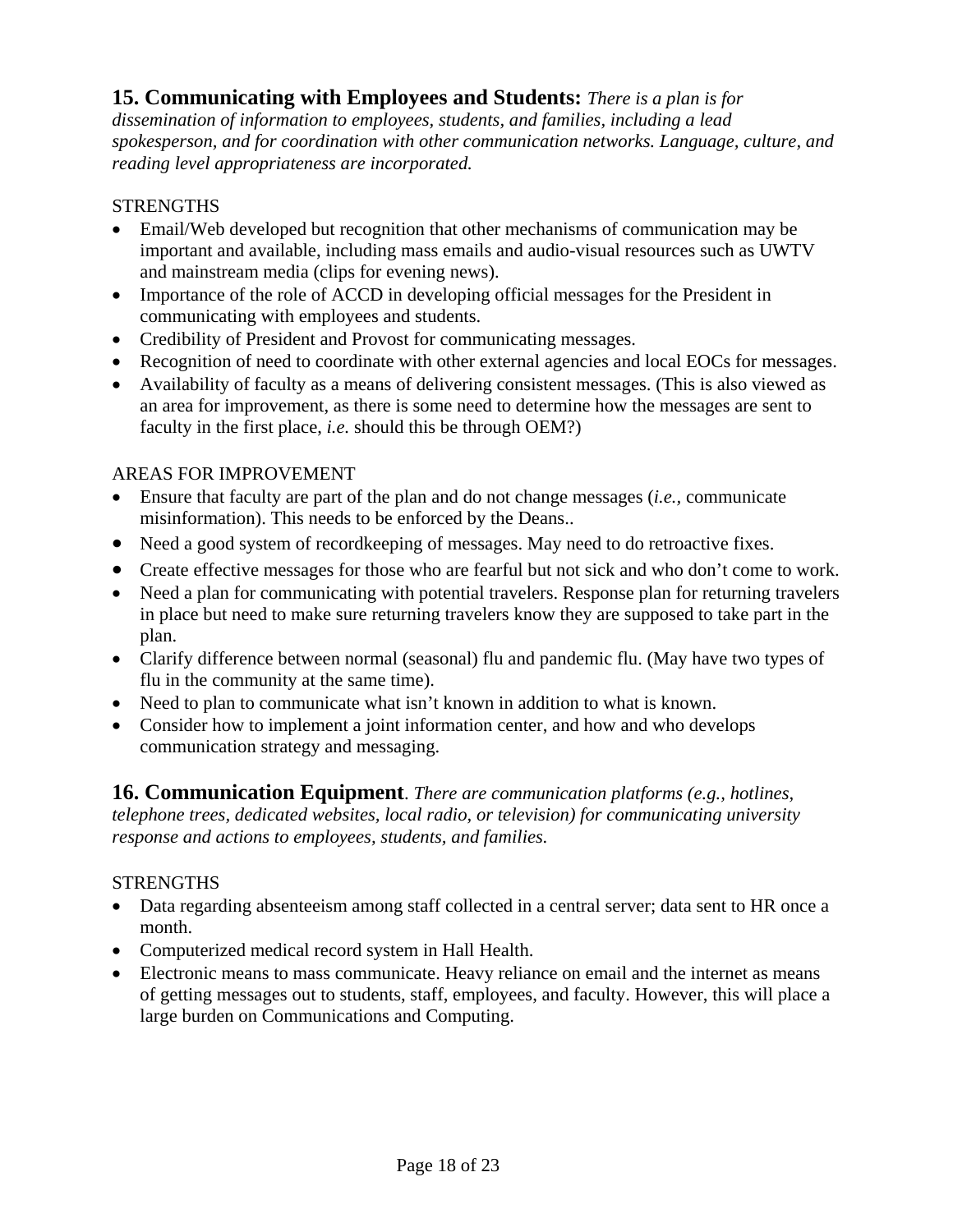**17. Back-up Communication***. Redundant communication systems/channels are present to expedite transmission and receipt of information.* 

No responses mentioned for this criterion.

**18. Mental Health**. *A communications plan is present to address the potential fear and anxiety of employees, students, and families that may result from rumors or misinformation.* 

# **STRENGTHS**

- Hall Health has resources. UWMC has a unit within social work that deals with crisis management.
- H&FS has counseling services available and could have mental health professional to do limited counseling by phone for students.
- Student affairs counseling services would be immediately involved.

# AREAS FOR IMPROVEMENT

- Review message development protocol to ensure sensitive, caring, and accurate public information.
- Clarify who can use and how to access campus counseling services (*i.e*., student vs. employee, residence hall vs. off-campus housing).
- Develop a strategy for dealing with employees who are afraid to come to work sanctions, exemptions, etc.
- Need for coordination in communications between residence halls and News and Information.
- Need back-up for when counseling resources are depleted. Develop a plan for having backup on call.
- Need a system to record and document frequency and scope of services needed.

**19. External Coordination**. *There is a clear process for working appropriately with state and local public health agencies and other local authorities to identify legal authority, decision makers, trigger points, and thresholds to institute community containment measures such as closing (and reopening) the University.* 

# **STRENGTHS**

• Definite recognition for need to coordinate with external organizations. PHSKC and DOH were recognized as important players.

- HR needs guidance from the state on how UW can pay people if they aren't coming to work.
- Clarify how to keep essential services (*e.g.,* security, utilities, animal care, hospital personnel, housing, and food) functioning.
- Need to coordinate with external agencies about their expected roles in advance, but there is no real clarity as to who decides/oversees. People did recognize that requests would probably be coming through EOC and thus the key players making decisions would be involved in EOC.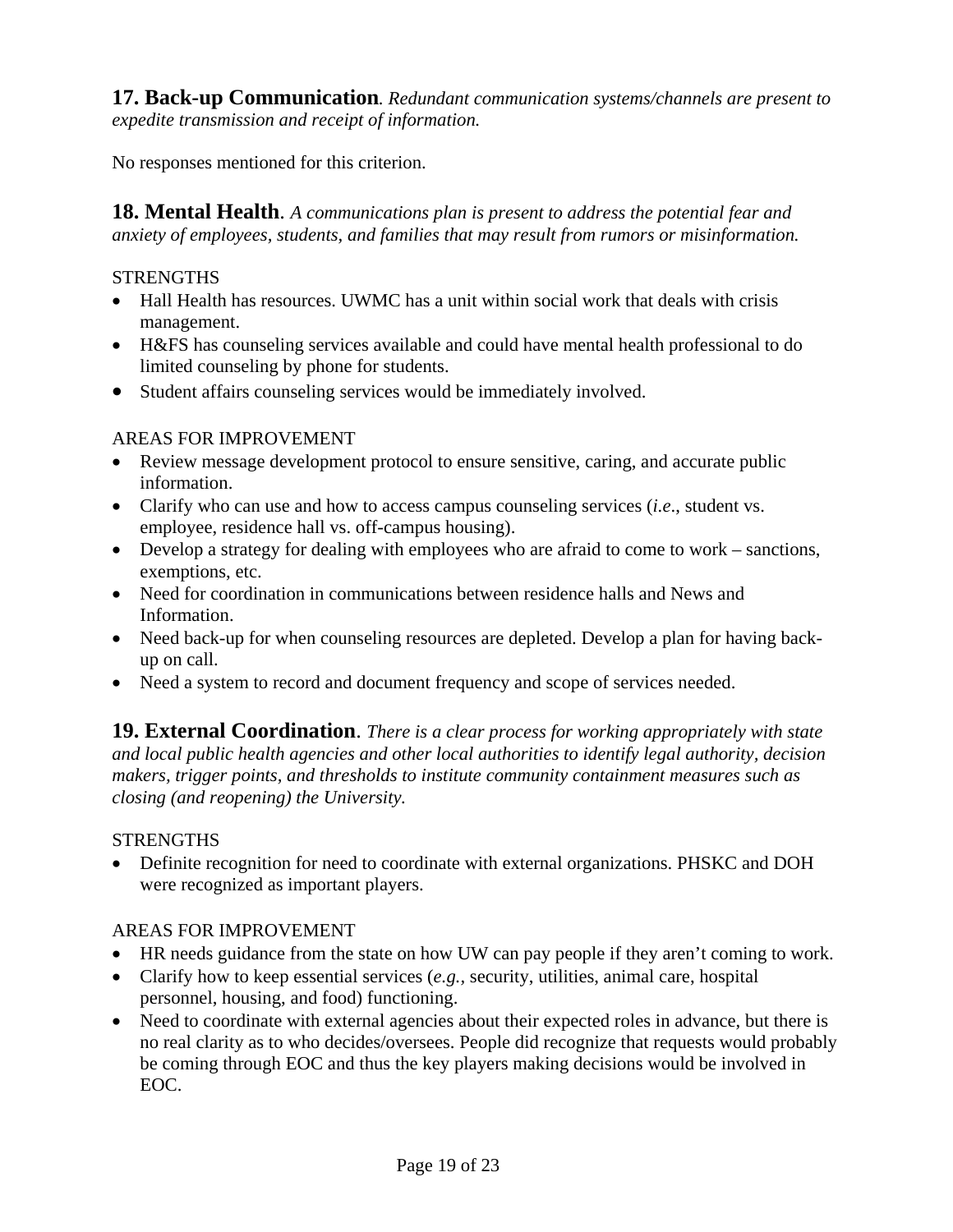- Regional Affairs needs a memorandum of agreement if a third party hospital is set up. Need understanding of how we work with Red Cross. Volunteer management needs to be addressed in the EOC plan.
- As the pandemic increases, Seattle fire and police will be reducing services, but the University may need more external resources. Where should UW put the National Guard if they are called in to assist?

**20. Surge Capacity.** *There is a system in place to work with PHSKC and UW medical care resources to handle surge capacity issues on campus.* 

# **STRENGTHS**

- Campus police have an MOU with Seattle Police.
- The School of Public Health and Community Medicine has developed a web-based volunteer registry system of health sciences graduate students who have come from other professions (*i.e.*, nursing, pharmacy) and faculty who would be willing to assist in the event of an emergency. UWMC and Hall Health could draw from this database of volunteers and match appropriate job skills and abilities to needs during a disaster event.
- WA DOH has procedures in place to rapidly license volunteers, including a retired license category that allows registering of retired personnel.
- PHSKC has a volunteer list, *e.g.*, medical corps program targeting nurses, pharmacists, but numbers are fairly small.
- Some hospitals have inter-hospital agreements to share staff and resources, but not all participate. All the hospitals have signed regional disaster plans.

# AREAS FOR IMPROVEMENT

- Need to address the issue of liability for volunteers. Who has responsibility? What can volunteers do? There may be big role for non- medical volunteers, but there is uncertainty about how to coordinate them.
- Develop a list of resources around campus (at least for back-up).
- No university-wide credentialing program or policy is in place.
- Clarify the use of volunteers to do untrained duties (*e.g.*, asking unlicensed people to give shots).
- H&FS will need staff to aid in distribution of food and maintain housing services.
- The Seattle Fire Department mandates that personnel must have an EMT license as part of their hiring requirements. Need to consider alternatives to providing fire services during times when staff is severely depleted. One suggestion is to consider providing points toward hiring people as an incentive if they volunteer.
- Identify where internal and external resources are located.

# **Additional Themes Identified by Evaluators**

Although, in general, the qualitative comments provided by the evaluators tended to corroborate the self-reported results of the survey respondents, some differences were noted. For example, the evaluators all noted the lack of clarity about counseling services that might be needed during and in the aftermath of a pandemic in terms of who and how to access. However, numerous planning elements were identified during the course of the tabletop by the evaluators that provided additional information. (*See Official Exercise Evaluation, strengths and areas for*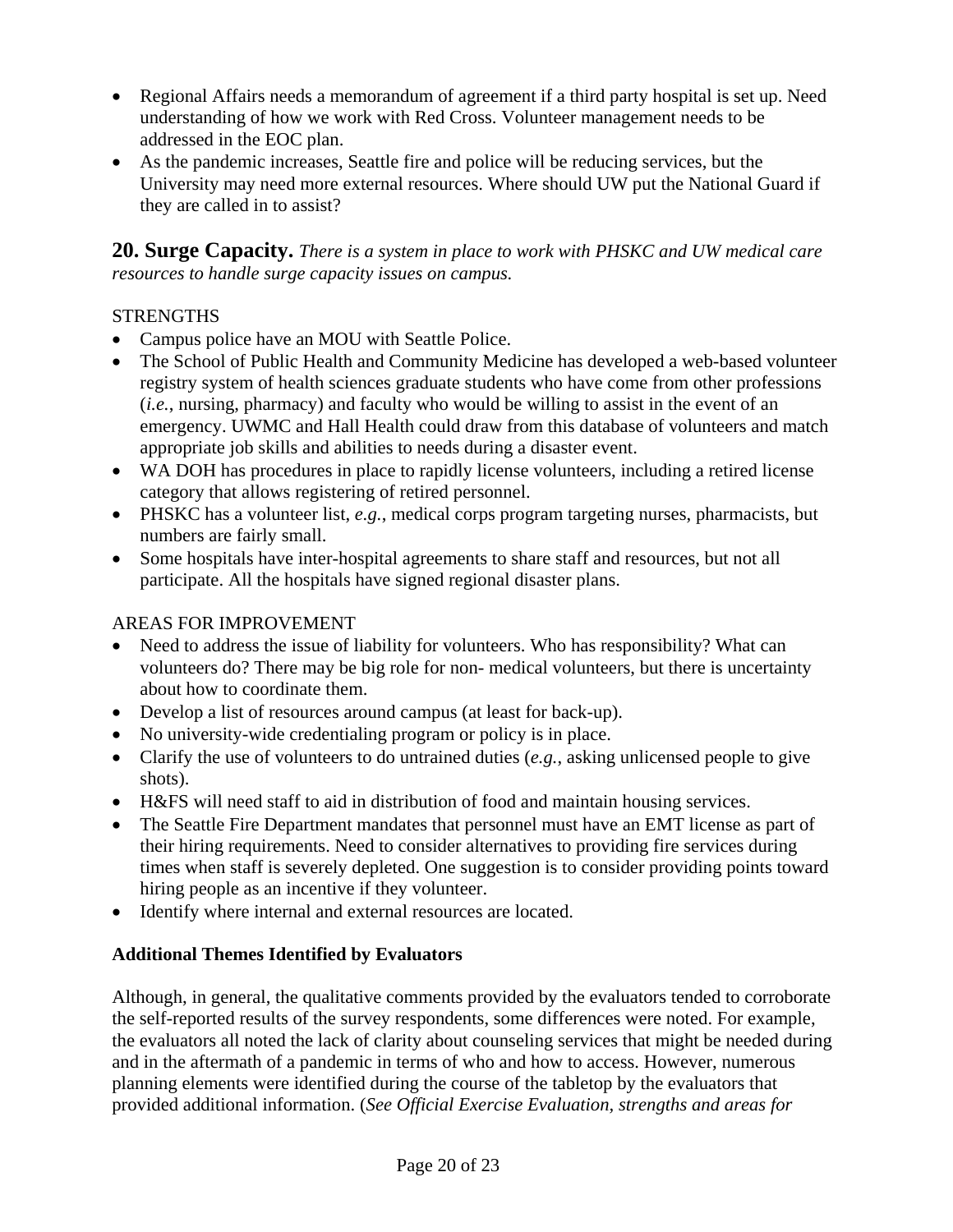*improvement, above*). All of the evaluators noted that none of the participants mentioned or referred to the ACCD plan by name. All of the evaluators noted that most participants had some difficulties even defining "essential" operations for their unit. On the other hand, most tabletop participants felt comfortable referring potential legal issues arising from a pandemic to the University Attorney General's office. A message related to the expected surge in need for volunteers during a pandemic elicited a number of practical approaches from intramural and extramural sources, such as the Red Cross, according to the evaluators.

Evaluators identified two concerns that were raised in response to a message pertaining to activation of the UW Emergency Operations Center during a pandemic: 1) the likelihood that some EOC representatives would themselves become ill and unable to fulfill their emergency role(s); and 2) the possibility that EOC representatives would spread the influenza virus among themselves in the close confines of the UW EOC. One potential solution to the latter concern, suggested by a participant from UW Computing and Communications, is to develop a Webbased virtual EOC (WebEOC<sup>™</sup>) that would make "social distancing" a viable option for these essential disaster response personnel.

Evaluators noted that tabletop participants felt that official University closure (or "suspended operations") during the pandemic and recovery periods will be challenging, but not insurmountable. A number of internal (UW) and external partners suggested that the University amend its current plans and consider a number of incremental measures rather than all-or-none thresholds for action(s). It was noted, for instance, that although in-person classroom meetings could be suspended, the University can never truly be "closed" due to the presence and needs of its academic medical center(s).

Evaluators also noted the special issues surrounding geographically separate UW campuses specifically, how would plans, procedures, and protocols be coordinated across campuses? It was noted that one of the UW campuses is located in another county. In terms of internal coordination, the real challenge before, during, and following a bioevent will be how to transition the University from its usual mode of functioning as a number of quasi-independent units into a cohesive and unified organization. The evaluators noted that leadership, especially at the highest levels, would be needed to make this transition in a timely fashion.

# **Recommendations**

Based on both the survey findings and recorded observations of the evaluators, this tabletop exercise assessed many components of the University of Washington's plans and procedures needed to respond to all phases of a pandemic influenza event. Several strengths and areas needing improvement were identified through this exercise and are listed in this report. The list below summarizes the major themes or issues that should be considered for action planning or strategic direction.

- Communicating the role and function of the UW's Advisory Committee on Communicable Diseases (ACCD) and the ACCD plan.
- Enhancing or sustaining systems to coordinate between internal functional units and external agencies.
- Clarifying the role of Human Resources during a major pandemic flu outbreak.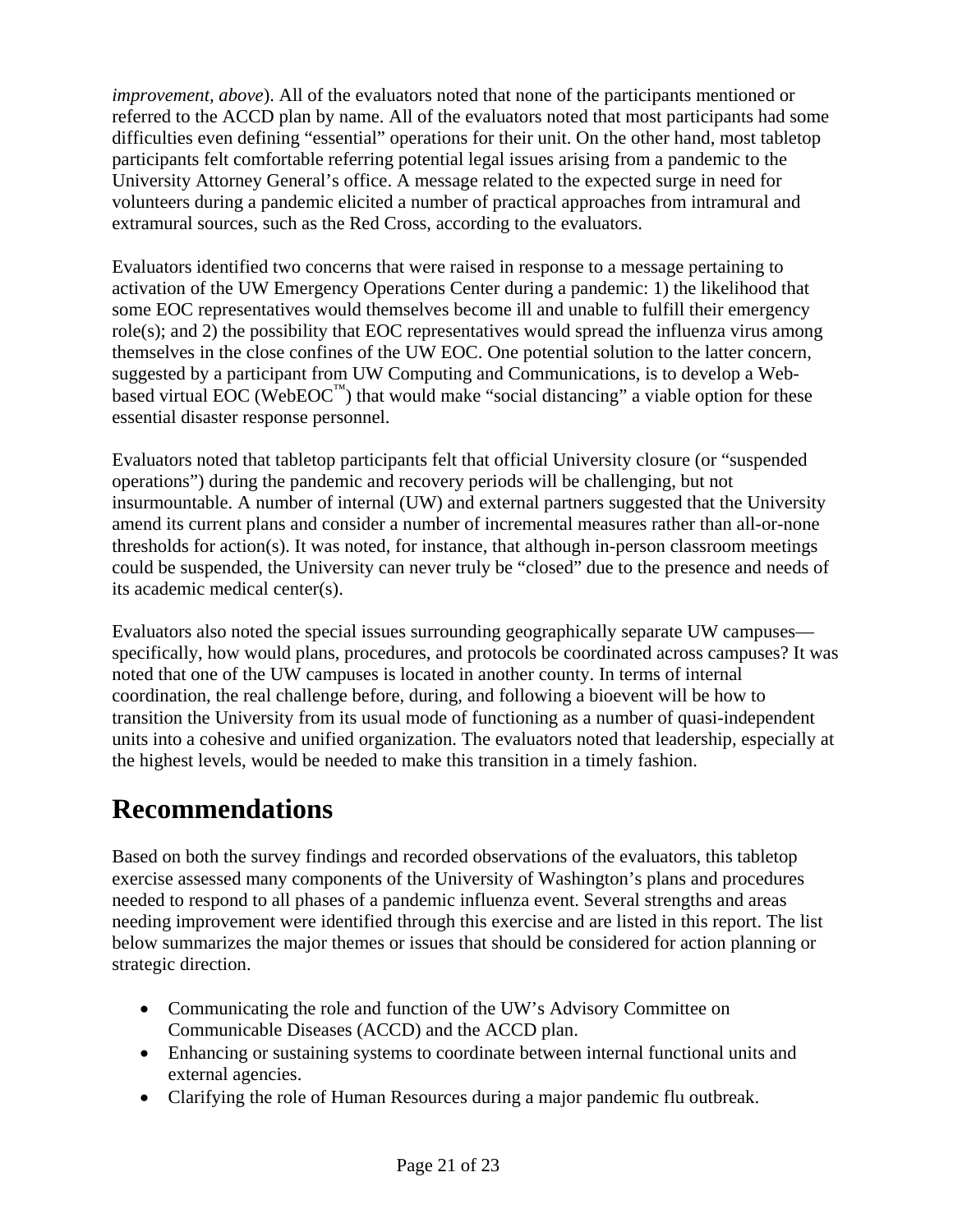- Tracking and documenting the status of students, faculty, and staff during a disease outbreak.
- Planning for "social distancing" and personal protection among essential services staff and, in particular, within the UW's Emergency Operations Center (EOC).
- Ensuring consistency and coordination in message communication.
- Preplanning of alternate instructional or employee work options (*e.g.*, telecommuting).
- Clarifying the availability, eligibility, and scope of counseling "disaster mental health" services.
- Identifying and communicating the policy or criteria for suspending operations during and reopening the University after a pandemic influenza outbreak.
- Clarifying the use of volunteers and professional licensure requirements.
- Communicating and enforcing travel policies for faculty, staff, and students during various phases of an outbreak.
- Ensuring that the University, including off-campus sites and independently functioning units, speaks with "one voice."
- Clarifying how costs of the outbreak will be identified and documented (including potentially reimbursable costs and loss of revenue).
- Clarifying University procedures pertaining to isolation and quarantine decisions.